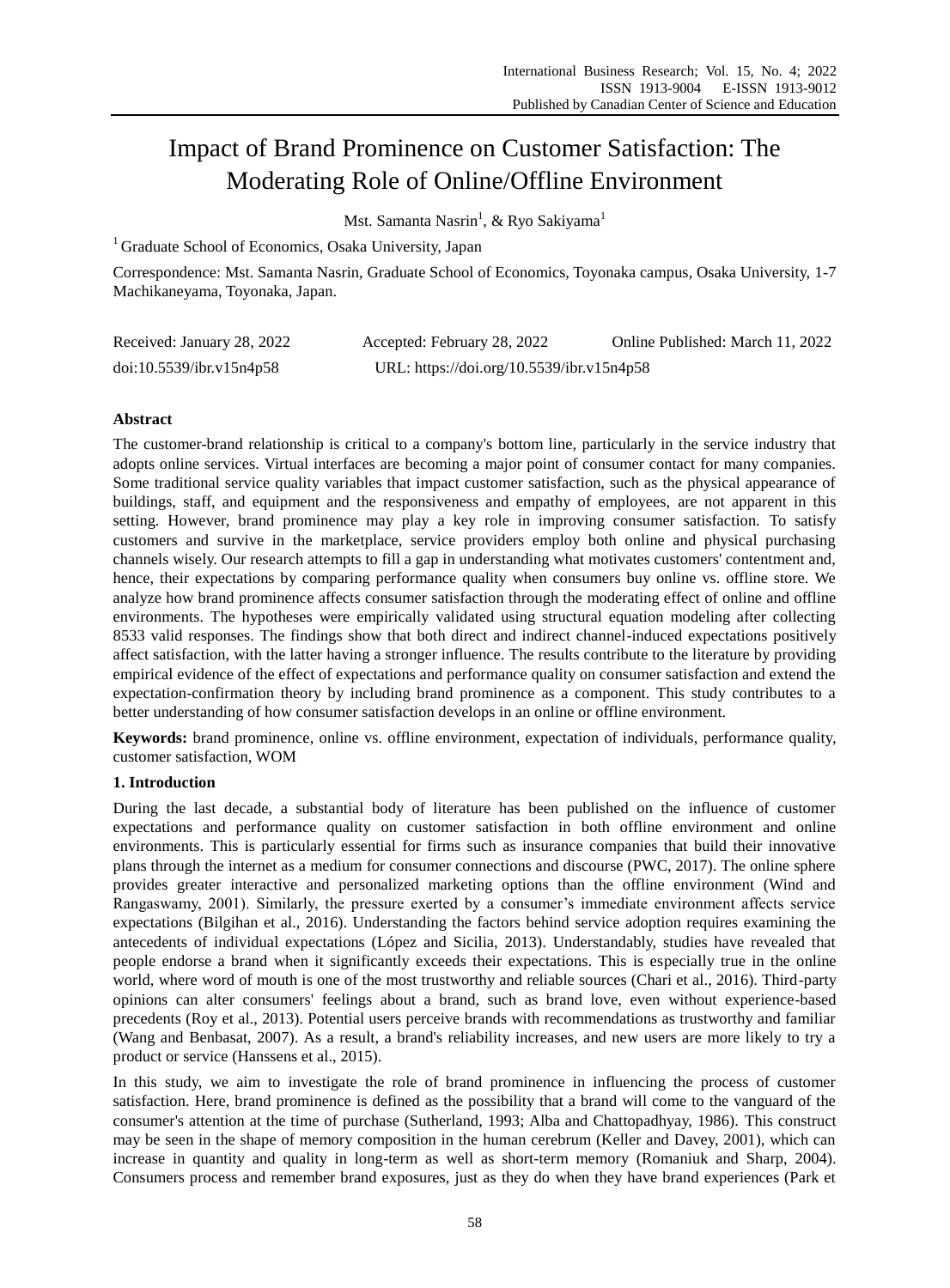al., 2013). Business practices have evolved since the Internet's inception, and they are now being challenged by the opportunities and complications of providing these services online without a physical presence. Customers are more likely to devote more cognitive effort to their decision-making processes when there is more information available because they can see the potential for realizing additional benefits (e.g., more informed or improved choices; lower prices) through additional effort, which in turn is likely to result in a service experience that delivers higher satisfaction when the choices are made online rather than offline (Johnson and Payne, 1985).The online purchasing experience may alter customers' expectations of services if they have more information about a particular brand (including visual information) ahead of time; they know what type of service to receive, and are less likely to be surprised or angry with service failure than when they purchase from that brand offline (Shankar et al., 2003). This implies less expectation disconfirmation (i.e., negative or less positive disconfirmation), which should lead to higher satisfaction than if the decision is made offline. However, the online environment might reduce satisfaction owing to a perceived lack of privacy and financial security, as well as a perceived lack of human contact, technological failure, and poor interface design (Meuter et al., 2000).

The extent to which individuals feel that (1) using a given technology will make it easier to obtain a service and (2) it will be useful to obtain certain benefits are pivotal factors in the formation of individual expectations that lead to customer satisfaction (Yucel and Gulbahar, 2013). Understanding how to generate consumer satisfaction is critical because it can have a positive impact on businesses in a variety of ways, including improving long-term relationships with customers (Kim et al., 2009) and continuous use intentions (Bhattacherjee, 2001; Lin et al., 2012), which results in repurchase behavior (Kim et al., 2009). The expectation-confirmation theory (ECT) explains how satisfaction comes from the expectation-confirmation process (Bhattacherjee, 2001; Oliver, 1977, 1980). ECT has long been considered the mainstream paradigm for examining consumer satisfaction for a wide range of products and services (Fan and Suh, 2014; Lin et al., 2017). According to ECT, consumer satisfaction is formed by a combination of expectations and performance quality after receiving a product or service. Consumer satisfaction can be influenced directly or indirectly by expectations. However, we have little understanding about how these relationships is influenced by brand prominence and how the effect of brand prominence could differ in the online and offline contexts.

This study attempts to fill these gaps in the literature. Specifically, we address how brand prominence affects the shaping of customer satisfaction in online versus offline environments. The disconfirmation model (ECT) is used to measure the effect of brand prominence in both settings. Our study is in line with previous studies investigating the antecedents of customer satisfaction in offline and online markets. According to Saini and Lynch (2016), consumer beliefs in a brand differ in the online and offline purchase scenarios. Further, Shankar et al. (2003) discovered that the correlation between brand loyalty and consumer satisfaction is more powerful in the online than the offline due to the "cognitive lock-in" effect, which is a cost-benefit analysis suggesting that the cost of switching away from an incumbent product surpasses the benefit of utilizing an alternative product. Our study extends prior research by including the role of brand prominence.

This study aims to reveal answers of the following two key research questions: (1) How does the effect of brand prominence on customer satisfaction vary in the context of online and offline? (2) What role does brand prominence play regarding customer expectations and performance quality in online and offline insurance? A theoretical model was proposed to investigate the relationship between expectations, perceived quality, and satisfaction, and a survey was conducted to validate the model and hypotheses. By the proposed model, this study discloses the antecedents of online-offline insurance services on expectations and perceived quality, as well as their consequences in terms of WOM intention. The main contributions of this study are two-fold. First, we provide new insights into how brand prominence can affect the development of customer satisfaction in online and offline contexts. Second, our findings could be useful for service retailers who operate their business through online and offline stores to manage customer satisfaction by leveraging the prominence of their brand.

The remainder of this paper is organized as follows. First, the theoretical background of the effect of brand prominence on ECT in online versus offline services and research hypotheses are developed in Section 2. Section 3 proposes the study's research model. The survey design, including the research settings, survey process, and variable constructions and results, are presented in Section 4. The major findings and implications are presented and discussed in Section 5. In Section 6, we discuss the limitations of this study and future research.

# **2. Literature Review**

#### *2.1 The Role of Brand Prominence*

In the subconscious mind, a person's ideas do not all have equal prominence, and they differ in two ways: 1) the ease with which they come to mind and 2) the recapitulation with which they do so (Park et al., 2010). Due to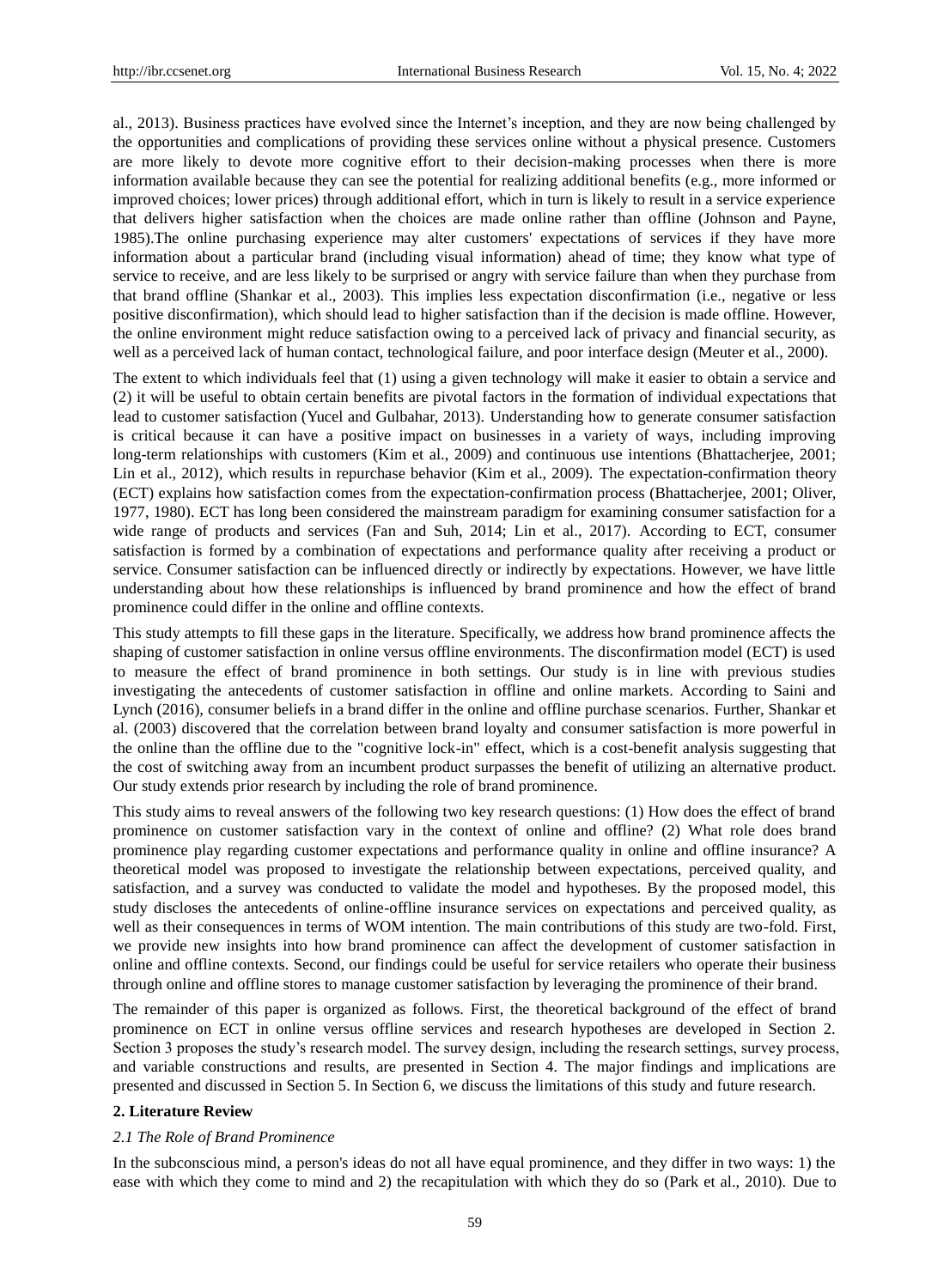the brain's limited processing capacity (Lynch and Srull, 1982), more brand disclosure has a disproportionately greater impact on consumer decision-making process and more memories, which are more potent than merely concepts (Carlson and Smith, 1996). Hoffman and Novak (1996) stated growing interest in understanding the effects of computer-mediated shopping environments. Determining whether there are systematic differences in consumer choice behavior between online and offline stores, and if so, understanding the reasons for these differences, is a topic of particular interest among practitioners and academics (Degeratu et al., 2000). In other words, will the same person behave differently online and offline, and if so, why? Identifying and comprehending these distinctions is critical when developing marketing strategies, particularly for online marketers. Unfortunately, few studies have examined how online consumer behavior differs from the offline one. Pauwels and Dans (2001), Shankar et al. (2003), and Ward and Lee (2000) conducted empirical research on consumer behavior in an online environment. Online consumers' ability to obtain more information about both price and non-price attributes is a key difference between online and offline shopping. According to Degeratu et al. (2000), for some categories, a brand is more essential online than in a traditional buying environment; however, this may be contingent on expectations and performance quality. As a result, these authors ask: "What are the true dynamics of purchase/consumer behavior in this environment?" This is an important research question. More empirical research is needed to determine how the type of media and power of brand prominence affect these consequences.

The American Customer Satisfaction Index (ACSI) has recently shown a decline in satisfaction among American consumers, primarily because of dissatisfaction with services (ACSI, 2021). According to the ACSI study, customer satisfaction is more quality driven than price or value driven. Given that the online channel offers a convenient means of purchasing goods or services, this presents an opportunity for online retailers to improve customer satisfaction. According to previous research, an episode is created in consumer's mind, when a consumer experiences a brand. As the experience with the brand grows, multiple episodes are created, resulting in a brand's level of prominence (Sia et al., 1999). This collection of traces (associative schematics) evolves over time, resulting in brand prominence, and the retrieval ability varies. Consumers evaluate brands based on overall brand knowledge (Raggio et al., 2014); the more coherent episodic memories a brand has, the more it may be retrieved in a specific context to impact consumer's decision-making. Marketers are more concerned with brand prominence, which results in retrieval from long-term memory (Guido,1998). It may be less viable for identity products since the sensitivity of associations with brands chosen to reflect self-concept allows the brand to linger strongly in long-term memory, whereas it may be more practical for instrumentality products. The ability of a brand to be recalled from long-term memory may be directly related to the age of the consumer's relationship with the brand, which makes it prominent in the mind, so that retrieval is conducted in a particular context to accomplish different activities.

Numerous marketing studies have discovered a plethora of cues that influence consumers' decision-making. Consumers evaluate products and services using extrinsic cues such as brand, distribution (online/offline), and price, in addition to intrinsic cues such as physical attributes. When a brand is used as an effective cue, it has a significant impact on consumers' evaluations and decision-making (Brucks et al., 2000). Little research has been conducted on the role of online or offline environments in determining the relationship between brand prominence, consumer expectations, and performance quality. Quality judgment, price evaluation, value interpretation, and purchase probability are influenced by brand. However, brand is not the only factor that consumers consider when evaluating products and services; consumer behavior is also influenced by distribution cues (online/offline) (Donthu et al., 1999).

# *2.2 Customer Expectation on Customer Satisfaction*

Customers' expectations serve as cognitive guides that minimize buying uncertainty. The expectations construct captures "experience with the firm's" service includes non-experiential information from sources such as word of mouth and advertising, as well as the prognosis of the supplier's capacity to supply excellence in the future (Fornell et al., 1996). As previously noted, because online purchasing risk is frequently seen to be superior, we predict that purchasers motivated by higher expectations of brand trustworthiness and quality prefer the relative certainty of online shopping to the risk of negative disconfirmation. Customers also commonly assume the risk of purchasing potentially untested products online that are not available in physical locations within a reasonable distance of commuting (Donthu et al., 1999), affecting customer expectations when assessing satisfaction. These expectations are part of the reason why online customer satisfaction is higher than the offline one (Saleh, 2021).

# *2.3 Performance Quality on Customer Satisfaction*

Any service provider seeking to expand and prosper in a commercial environment must prioritize quality as a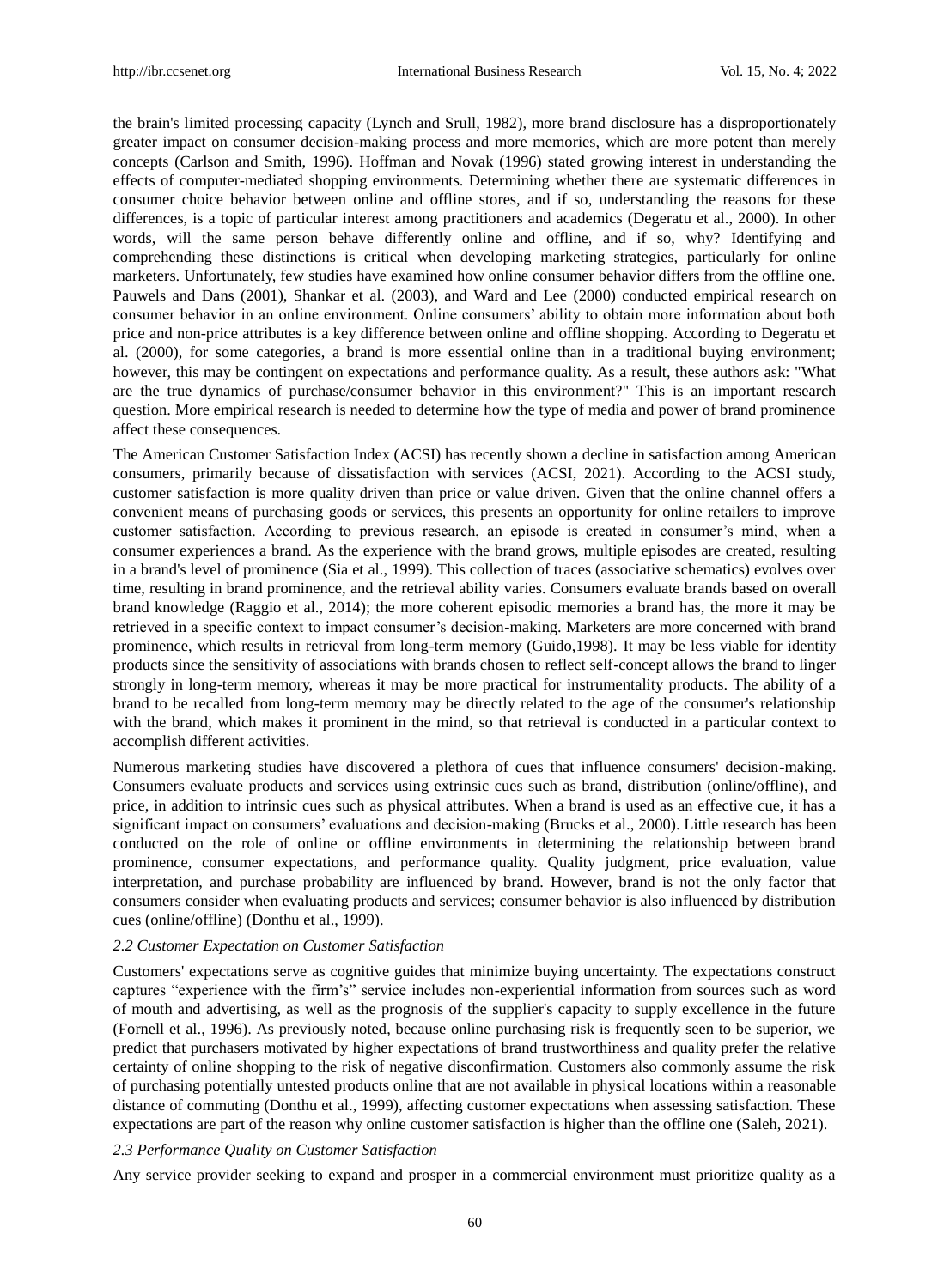major and ongoing concern. Performance quality has key significance in developing personalized offers and enhancing customer satisfaction (Boakye et al., 2014; Namin, 2017). Performance quality is critical in the academic and professional marketing realms. This construct is a sign of market power (Matricon, 2005) because the design of a high-quality offer ensures a company's longevity and evolution over time. Richard-Lanneyrie (2014) defined the concept of service performance quality and claimed that it corresponds to an offer tailored to the needs and expectations of the customer, which leads to customer satisfaction.

Customer satisfaction is defined as the difference between pre-purchase expectations and actual performance after the purchase is made (Jun et al., 2004). According to Jun et al. (2004), perceived performance quality and satisfaction have a significant positive relationship. Consequently, the online retailer's increased convenience positively impacts customer satisfaction (Koo et al., 2006). This means that a more convenient service will increase perceived value; thus, more convenience will result in higher satisfaction (Thuy, 2011). According to Hsu et al. (2010), customers are more likely to be satisfied and reuse services if they can easily and conveniently experience their benefits. Customers will be more satisfied if service providers make their services more convenient (Jih, 2009).

# *2.4 Customer Satisfaction on Intention to WOM*

WOM refers to informal consumer communication regarding a provider and/or its product/service features. WOM is received by potential customers before they experience a product or service, and it can be either positive or negative (Tax et al., 1993). There is a lot of research on the impact of contentment on WOM. Based on traditional theory, customer satisfaction plays a decisive role in customers' long-term buying decision behavior: the more satisfied a customer is, the more WOM information they are likely to produce. Thus, customer satisfaction significantly impacts WOM propagation. According to Ranaweera and Prabhu (2003), there is a strong relationship between satisfaction and positive WOM: dissatisfied consumers are more likely to propagate negative WOM, whereas pleased customers are more likely to spread positive WOM. Anderson (1998) confirmed that in addition to a linear link, there is a U-shaped association between customer satisfaction and WOM. Customers' intention to propagate WOM increases when their level of satisfaction is higher or lower, and it decreases when their level of contentment or dissatisfaction is average.

## *2.5 Hypothesis Development*

2.5.1 The Moderating Effect of Online/Offline Environment on the Role of Brand Prominence on Customer Satisfaction

Humans use their senses of hearing, seeing, smelling, and touching, which have powerful effects on physical, cognitive, social, and emotional influences on decision-making (Soars, 2009). Sensory attributes in an online environment may be inferior to those in an offline environment (Wood, 2001). Buyers can obtain information on brand attributes through touch, taste, and feel in an offline shopping environment and inquire about relevant product information from sales representatives (Alba et al., 1997). Brand prominence allows the brand to be at the forefront of the consumer's brain when it comes to behavior. A prominent brand in a consumer's mind can harbor purchase intent or future use more clearly and persistently than a lesser-known brand (Barnard and Scriven, 1997).

A measure of a brand's positive differential effect on consumer responses is brand prominence, a component of brand equity (Ailawadi et al., 2003). Consumers' reactions to brand prominence include recognizing brand promotions, recalling when others discuss relevant product categories, and speaking positively about the brand. When it comes to the influence of brand visibility, the online channel has a more significant impact on customer satisfaction for two reasons. Customers can preserve and retrieve purchase histories and search histories and tailor their search and screening processes using online shopping platforms (Degeratu, Wu and Rangaswamy, 2000; Shankar et al., 2003). Many helpful and user-friendly features save future purchase prices (Lynch and Ariely, 2000) and boost the confidence of customer (Shankar et al., 2003). Customers pleased with their previous encounters with a brand are more inclined to return and make future purchases. This happens because of the lowered cognitive effort and buying efficiency (Van Birgelen et al., 2006). Second, when customers are disappointed with their purchase, they may quickly switch brands because switching costs are significantly lower when they shop online (Jones et al., 2000). Undoubtedly, brands will always be more powerful online than offline because the online environment can provide consumers with diagnostic information equal to or better than what they would find in a brick-and-mortar environment when shopping for similar products.

H1: Brand prominence positively influences customer satisfaction.

H2: The effect of brand prominence on customer satisfaction is stronger in the online context than in the offline context.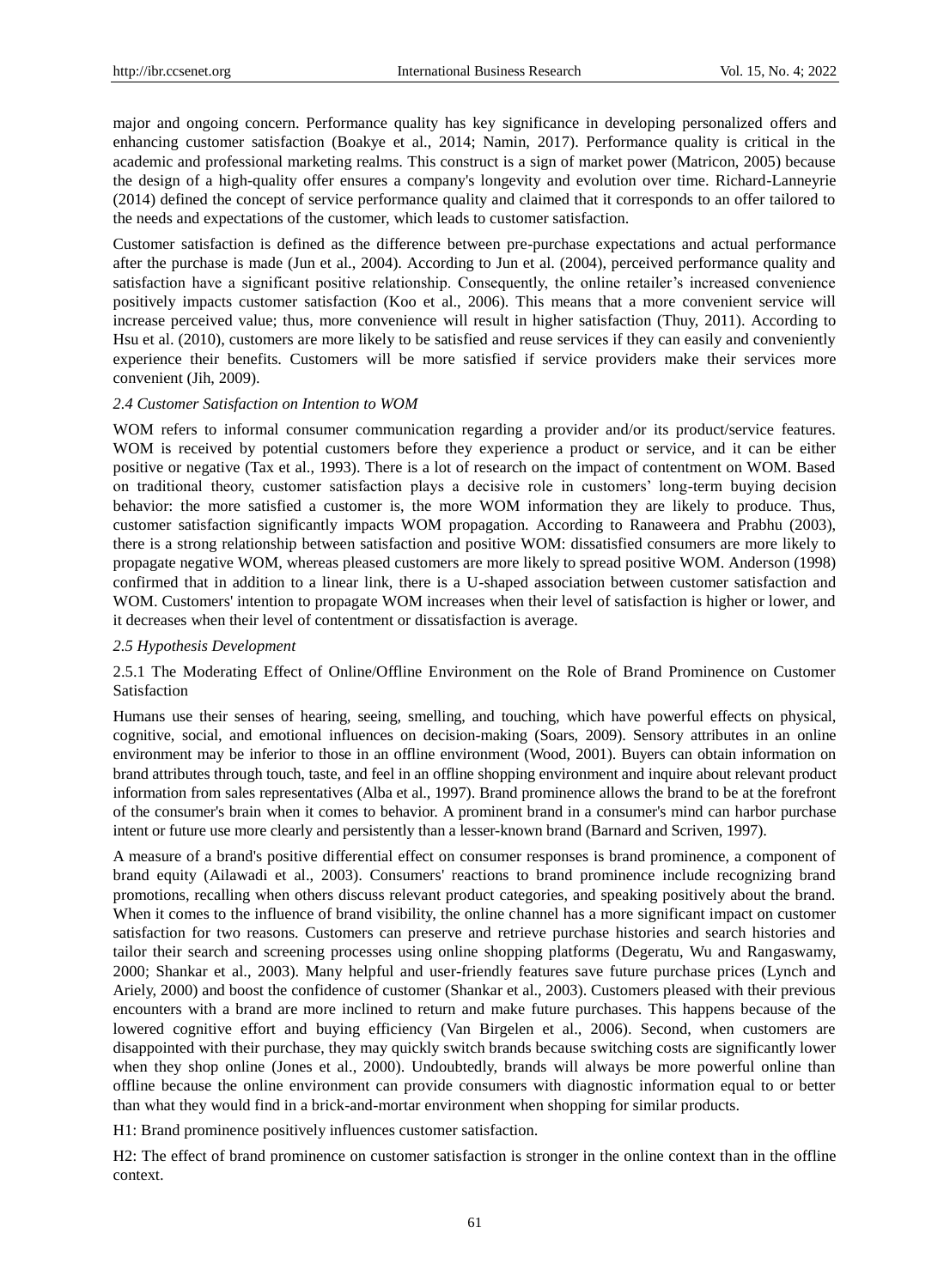2.5.2 The Moderating Effect of Online/Offline Environment on the Role of Brand Prominence on the Expectation of Individual

Brand is critical in assisting consumers in deducing the consumption benefits of a particular product. This means that a product can be classified as a find good if a consumer purchasing it in a traditional environment can evaluate its quality before purchase. The classification of search and experience attributes used by consumers in the decision-making process effectively explains the role of brand prominence in virtual and non-virtual environments (Nelson, 1974). However, when the same product is sold online, the physical cues that are present in a traditional environment are absent, and the product may be reclassified as an experience good with the brand (Alba et al., 1997; Moore and Andradi, 1996). Customers who are more forgiving of purchasing risks may have lower expectations and be willing to test online purchases for different reasons, such as convenience and value (Zhuang et al., 2018). Brand prominence can fill this gap. In addition, brands that can create additional effective components will have an advantage in the virtual world. It has been hypothesized that large-share brands will favor this task because they provide familiarity, a signal of presence, substance, and commitment (Moore and Andradi, 1996). As a result, larger brands can provide customers with sufficient information to forecast happiness without touching the goods (Alba et al., 1997). As a result, larger brands may have an advantage over smaller, less-well-known firms in an online context (Moore and Andradi, 1996). This logic is reinforced by research (Ernst and Young, 1999) that indicates that 82 percent of respondents consider a product's brand when making an online purchase.

Brand remains a critical competitive tool on the Internet (Brynjolfsson and Smith, 2000). Online channels differ from offline ones in their ability to deliver information to assist consumers in decision-making (Alba et al., 1997). Information is considerably more uneven and imperfect in online situations than in traditional channels because there are no opportunities to taste or touch products or receive in-person recommendations from sellers. As customers fill these knowledge gaps, the brand becomes increasingly essential as an information signal, allowing them to make product judgments. In other words, the brand serves as a signal that reduces the need for physical contact. Andrews et al., (2004) suggested that when shopping online, customers evaluate brands first and then examine fewer brands. Degeratu et al. (2000) claimed that the brand has a stronger influence online than in traditional channels because of the higher level of uncertainty associated with purchases in the former.

H3: Brand prominence positively influences the expectation of an individual.

H4: The effect of brand prominence on individuals' expectations is stronger in the online context than in the offline context.

2.5.3 The Moderating Effect of Online/Offline Environment on the Role of Brand Prominence on Quality of Performance

Customers' impressions of the quality of the product (or service) desired in proportion to its pricing are expressed as perceived quality. It is expected to have a positive impact on their assessment levels (Fornell et al., 1996). It also looks at how purchasers use online and physical channels to strike a balance between affordability and quality significantly. Furthermore, depending on the service supplied to customers, performance quality components may differ. Both technical and functional aspects are regularly encountered in the service industry. Zainuddin et al., (2013), Giovanis (2016), and Agha et al. (2017) recently implemented these components in the offline (health, hospitality, education, banking, and insurance industries) and online (mobile internet) environment. The nature and quality of the services offered by businesses impact quality measurement metrics. However, the widespread adoption of the Internet and the widespread use of online services has enabled businesses to improve the quality of their websites and services. Not surprisingly, when making an online purchase, customers usually consider the purchase value to be more important (Chiu et al., 2014). Indeed, previous research has emphasized the importance of improving electronic service performance (Carlson and O'Cass, 2010), staff responsiveness to information from social media (Berezan, Krishen, Tanford, and Raab, 2017), and ongoing assessment of Internet users' needs and preferences (Carlson and O'Cass, 2010). Customers can enjoy other benefits from shopping online, such as decreased search expenses and the convenience of shopping at any time from the comfort of their own home or office. They can effortlessly preserve and recover their search and shopping histories (Degeratu et al., 2000). Customers can also obtain thorough product information, reviews, tutorials, and the option to customize their search experience based on their preferences through the internet.

Consumers integrate brands into their personalities, thereby creating a strong link between them. However, brand ideas and feelings may have a disproportionately larger impact on consumer decision-making and happiness if they become top-of-mind awareness (Akcura et al., 2004). Because bonding with identity products involves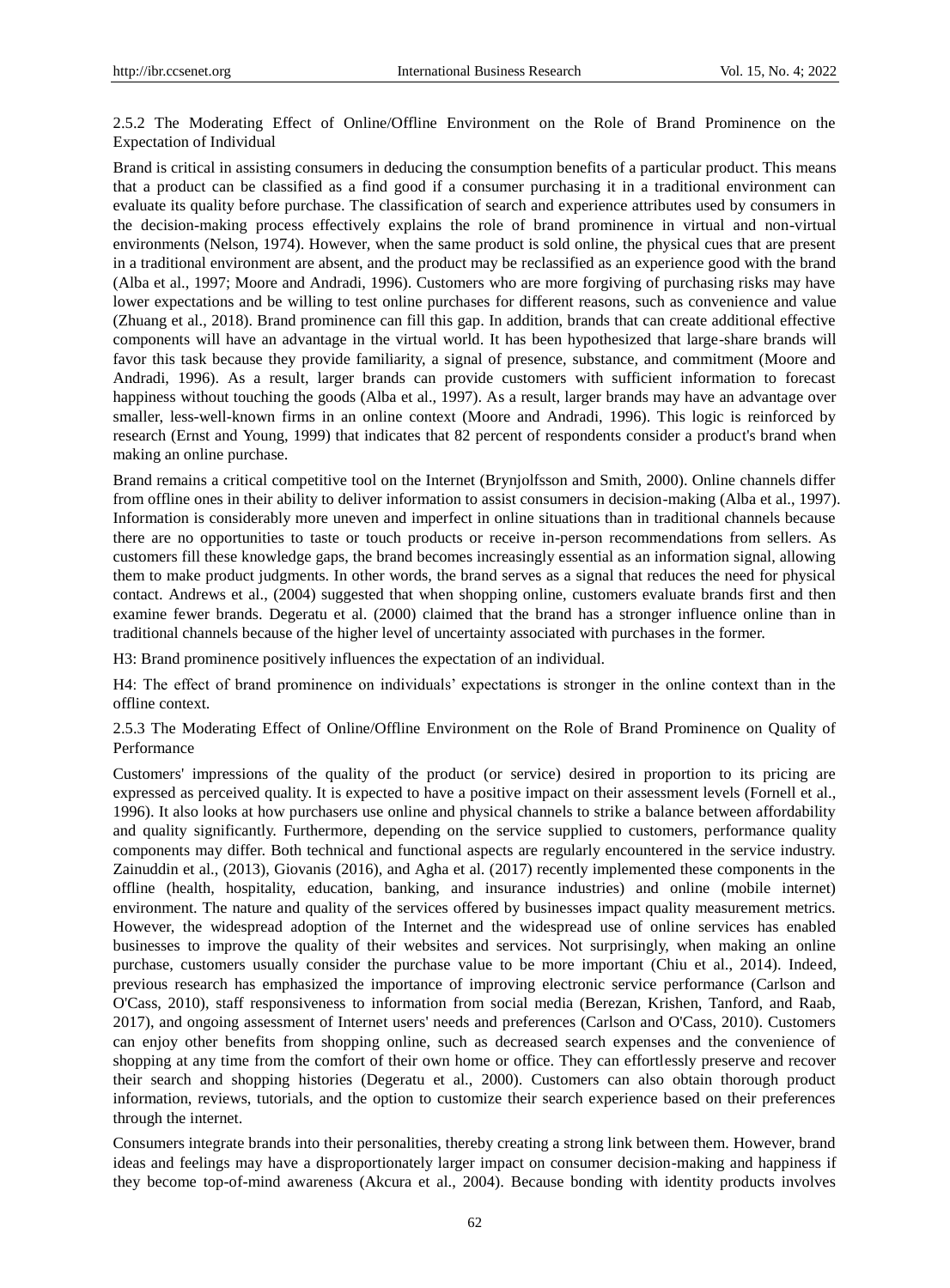emotionally complicated sensations, the importance of thinking is already significant because self-actualization and brand activation occur at the same time. However, when a brand is identity-based, brand-related thoughts are not significant in influencing consumers to perform difficult behaviors (Park et al., 2010). When the relationship involves functional-based self-connection and the importance of brand-related thoughts and feelings, consumers are more likely to regularly conduct difficult behaviors for items than when the brand prominence is less. When shopping online, by extracting both acquisition and transaction utilities related to the price people pay for goods or services, customers can improve perceived quality of their buying experience (Campo et al., 2015). These unique value offerings, particularly those related to transaction utility in the online purchase context, finally set it apart from the offline environment in terms of value extraction. This suggests that customers may give perceived value judgments more weight in the online purchase context than in the offline one when determining their overall satisfaction.

H5: Brand prominence positively influences performance quality.

H6: The effect of brand prominence on performance quality is stronger in the online context than in the offline context.

## **3. Conceptual Model**

By extending ECT, we formulate a conceptual structure that forms the framework of this study (see Figure 1), which investigates consumer behavior associated with brand prominence, distribution channels (online/offline), and product or service type. The proposed model uses the ECT framework to incorporate the effects of brand prominence on online/offline service characteristics, resulting in a comprehensive model of customer satisfaction. Although ECT bases its explanation expectation and performance quality on satisfaction, we argue that including the effect of brand prominence in the context of online/offline service improves our understanding of customer behavior from a different perspective. This is because satisfaction is concerned with comparing the actual and expected performance of a product or service, whereas brand prominence impacts the comparison of product/service attributes across competing alternatives. For example, suppose customers believe that viable competing alternatives are available. In that case, they may switch to the new alternative even if they are satisfied with the current services if they believe that the alternative will provide them with a better deal. Therefore, we add brand prominence to the model to measure its impact on satisfaction of customer and WOM intention to further explain consumer behavior by adopting online or offline services.



Figure 1. Hypothesized conceptual model

### **4. Data Description and Results**

### *4.1 Sample and data collection*

We collected data using an online survey administered by a marketing research company in Japan. Table 1 presents the participants' demographic information, including age and sex. The sample size comprised 8533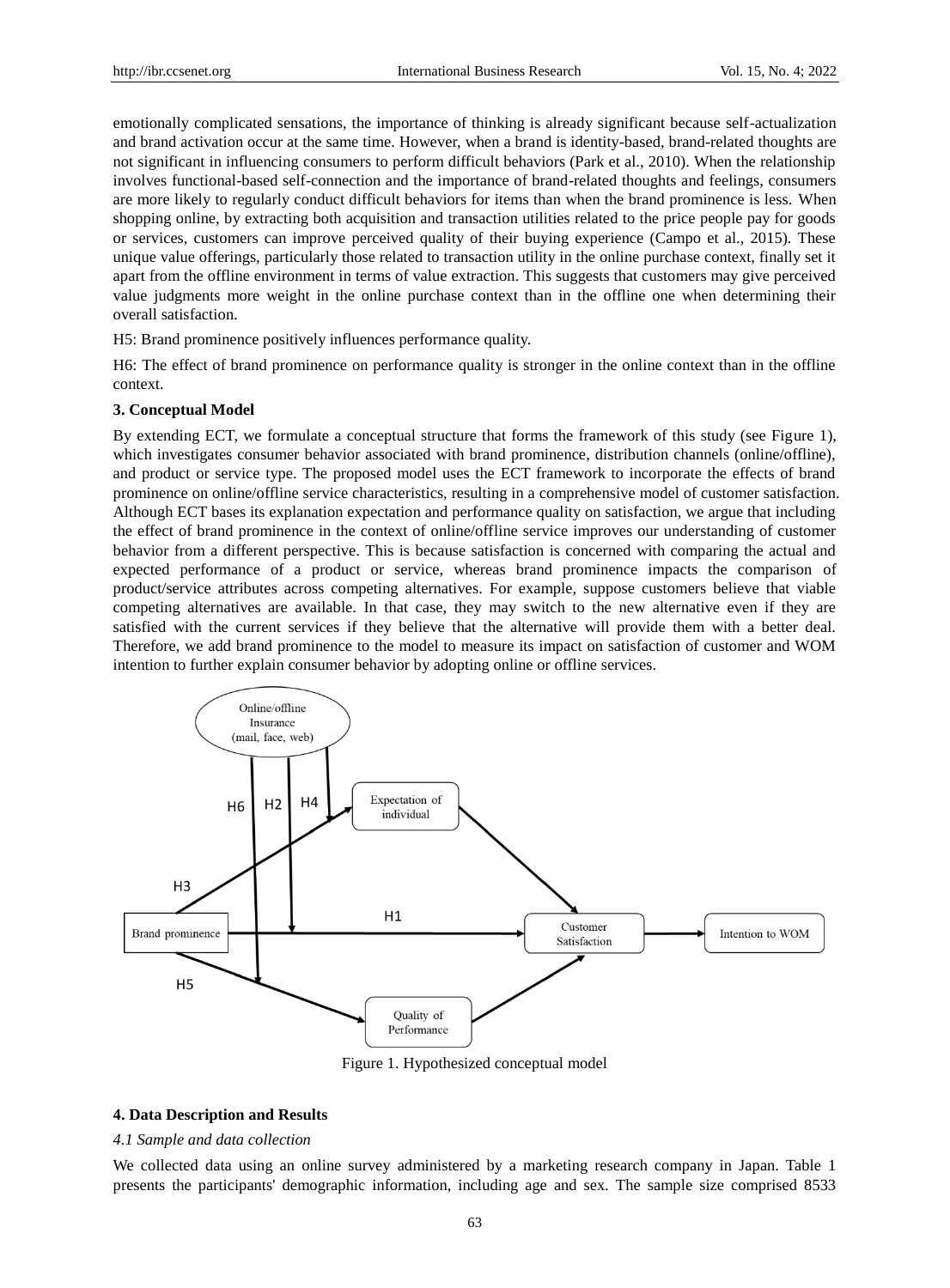participants, of whom 50.88% were male and female were 49.11%. In this study, we focus on customers in the insurance industry for two reasons. First, compared to those in other industries, companies in the insurance industries are rather behind in the adoption of online channels. Thus, many aspects relating to customer satisfaction in the industry remain underexplored. Second, customer preferences toward online and offline channels seem to be vary largely among individuals owing to the heterogeneity in their needs for information and their ability to process information. Thus, we anticipate that brand prominence should play a pivotal role from some consumers. We asked respondents about their adoption of three insurance products (health, cancer, and medical). Those who had adopted these products were also asked. Regarding brand prominence, we asked the respondents how they perceived it on a five-point scale  $(1 = \text{very applicable}, 5 = \text{not at all}).$  For example, one statement reads, "The quality of this brand is high even when compared to competing brands." As we do not have information on firms' marketing activities, we asked respondents to rate how often they encounter insurance products in WOM on a five-point scale  $(1 = I$  highly recommend it,  $5 = I$  do not want to recommend at all). Finally, we asked them to rate several questions about expectation and performance quality on a ten-point Likert scale (1 = very dissatisfied, 10 = very satisfied; see Appendix).

Table 1. Sample descriptive statistic

|             | Percentage |
|-------------|------------|
| Gender      |            |
| Men         | 50.88%     |
| Women       | 49.11%     |
|             |            |
| Age (years) |            |
| $20 - 30$   | 10.11%     |
| $31 - 40$   | 35.51%     |
| $41 - 50$   | 29.11%     |
| $51 - 60$   | 18.02%     |
| $61 - 70$   | 7.99%      |
| $71 - 80$   | 1.20%      |
| $81 - 90$   | 0.02%      |

#### *4.2 Methodology*

Structural equation modeling (SEM) was used to evaluate the hypothesized model. First, the scales were assessed for reliability, contractive validity, and discriminant validity. Cronbach's alpha and composite reliability (CR) were used for the reliability of each factor. For convergent validity, factor loadings and average variance extracted (AVE) were used, and for discriminant validity, AVE and the square of inter-factor correlation were compared according to Fornell and Larcker (1981). A two-stage SEM approach was then used to estimate the structural relationships among the latent variables by means of a structural equation model after validating the measurement equation model according to Anderson and Gerbing, (1988). The robust maximum likelihood method was adopted for the analysis because of the use of dummy variables indicating online (offline)).

# *4.3 Results*

As a result of the scale evaluation, CS2 was excluded from the construct because of its reliability. The goodness-of-fit indices for the measurement equation model were  $SRMR = 0.043$ ,  $RMSEA = 0.085$ , CFI = 0.898, and GFI = 0.763, indicating acceptable goodness of fit (Brown and Cudeck, 1992; Hu and Bentler, 1999). Table 2 shows the factor loadings, AVE, Cronbach's alpha, and CR for each construct. For each factor, Cronbach's  $\alpha \geq$ 0.70 (Hair et al., 2010) and CR  $\geq$  0.70 (Bagozzi and Yi, 1988), confirming reliability. Construct validity is acceptable if the factor loadings of each questionnaire item in the CFA are all above 0.50 (Hair et al., 2010) and  $AVE \ge 0.50$  (Fornell and Larcker, 1981), confirming the contractile validity.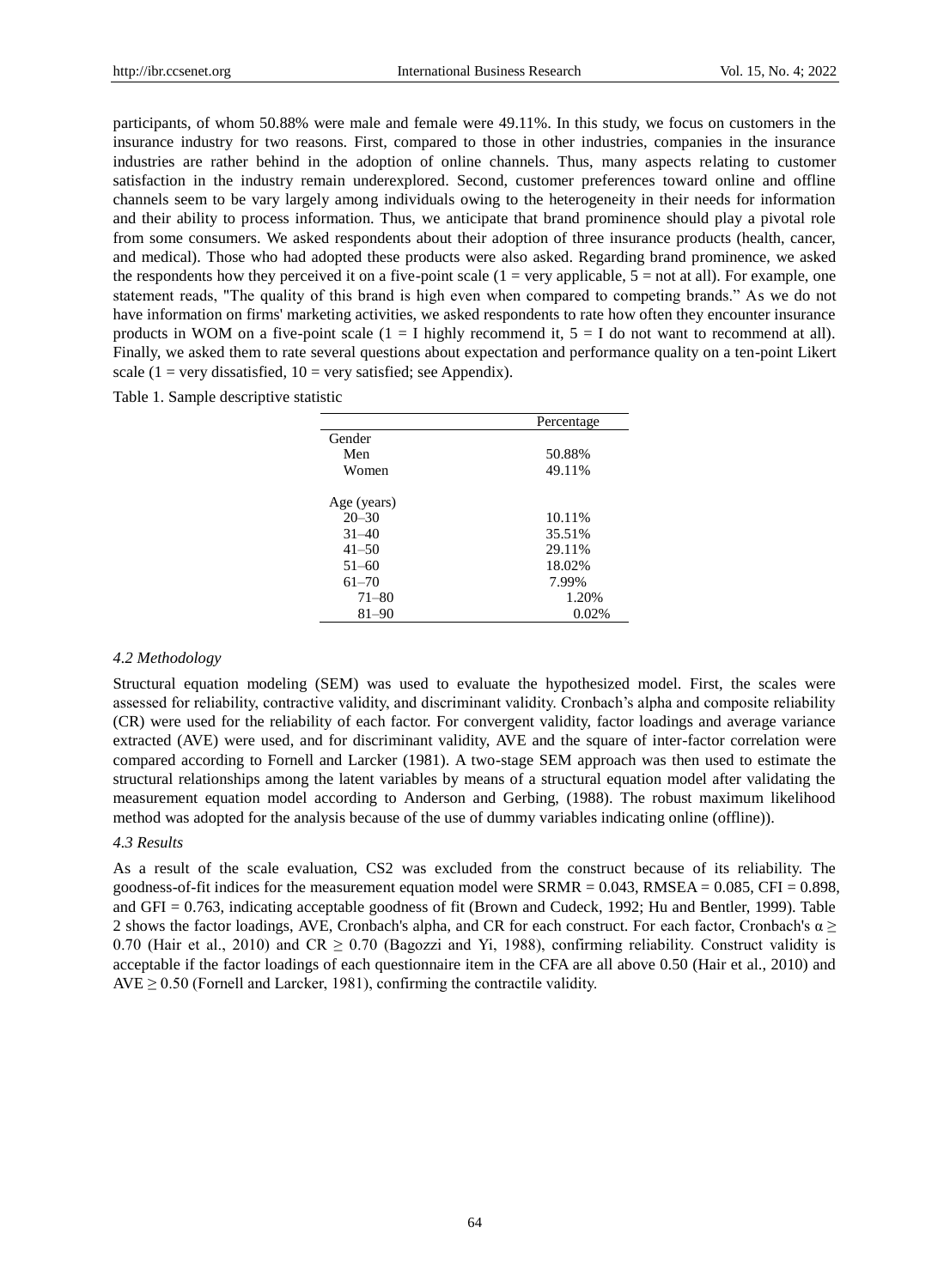|  |  |  | Table 2. Factor analysis results, Cronbach's alpha, composite reliability, and AVE |  |
|--|--|--|------------------------------------------------------------------------------------|--|
|  |  |  |                                                                                    |  |

|                  | <b>Factor loading</b>    | <b>AVE</b>     | Cronbach's $\alpha$ | CR                       |
|------------------|--------------------------|----------------|---------------------|--------------------------|
| CS1              | $\overline{\phantom{a}}$ | $\overline{a}$ | $\equiv$            | $\overline{\phantom{a}}$ |
| Ex1              | 0.877                    | 0.722          | 0.939               | 0.939                    |
| Ex2              | 0.868                    |                |                     |                          |
| Ex3              | 0.914                    |                |                     |                          |
| Ex4              | 0.784                    |                |                     |                          |
| Ex5              | 0.811                    |                |                     |                          |
| Ex6              | 0.836                    |                |                     |                          |
| PQ1              | 0.817                    | 0.640          | 0.950               | 0.946                    |
| PQ2              | 0.858                    |                |                     |                          |
| PQ3              | 0.830                    |                |                     |                          |
| PQ4              | 0.883                    |                |                     |                          |
| PQ <sub>5</sub>  | 0.885                    |                |                     |                          |
| PQ6              | 0.829                    |                |                     |                          |
| PQ7              | 0.676                    |                |                     |                          |
| PQ8              | 0.843                    |                |                     |                          |
| PQ9              | 0.632                    |                |                     |                          |
| PQ10             | 0.727                    |                |                     |                          |
| PQ11             | 0.772                    |                |                     |                          |
| WOM1             | 0.780                    | 0.788          | 0.961               | 0.964                    |
| WOM2             | 0.871                    |                |                     |                          |
| WOM3             | 0.859                    |                |                     |                          |
| WOM4             | 0.866                    |                |                     |                          |
| WOM5             | 0.879                    |                |                     |                          |
| WOM <sub>6</sub> | 0.875                    |                |                     |                          |
| WOM7             | 0.546                    |                |                     |                          |
| BP1              | 0.805                    | 0.661          | 0.943               | 0.943                    |
| BP <sub>2</sub>  | 0.778                    |                |                     |                          |
| BP <sub>3</sub>  | 0.724                    |                |                     |                          |
| BP4              | 0.909                    |                |                     |                          |
| BP <sub>5</sub>  | 0.919                    |                |                     |                          |
| BP <sub>6</sub>  | 0.949                    |                |                     |                          |
| BP7              | 0.888                    |                |                     |                          |
| BP <sub>8</sub>  | 0.901                    |                |                     |                          |
| BP9              | 0.902                    |                |                     |                          |

Table 3 shows the correlation coefficients for each factor. A comparison of AVE and the square of the inter-factor correlation proposed by Fornell and Larcker (1981) did not confirm discriminant validity among some factors. In such cases, discriminant validity was confirmed using Anderson and Gerbing's (1988) approach, which compares  $\chi$ 2 in models with and without a constraint on the inter factor correlation of 1.00.

|             | CS    | Еx    | PO    | BP    | <b>PWOM</b> |
|-------------|-------|-------|-------|-------|-------------|
| CS          | 000.1 |       |       |       |             |
| Ex          | 0.742 | 000.1 |       |       |             |
| PQ          | 0.829 | 0.883 | 000.1 |       |             |
| <b>BP</b>   | 0.661 | 0.776 | 0.750 | 000.1 |             |
| <b>PWOM</b> | 0.634 | 0.767 | 0.744 | 0.766 | 1.000       |

Next, the structural equation model was evaluated. The goodness-of-fit indices were SRMR (robust) = 0.169, RMSEA (robust) =  $0.082$ , CFI (robust) =  $0.852$ , and GFI =  $0.714$ . The SRMR and GFI values were not good, but the RMSEA and CFI values were within the acceptable range, and the goodness-of-fit of the model was judged to be within the acceptable range. Thus, we concluded that the model fit was acceptable. Table 4 shows the upper and lower limits of the standardized and unstandardized estimates of the relationship between each variable, P-value, and 95% confidence interval for the unstandardized estimate.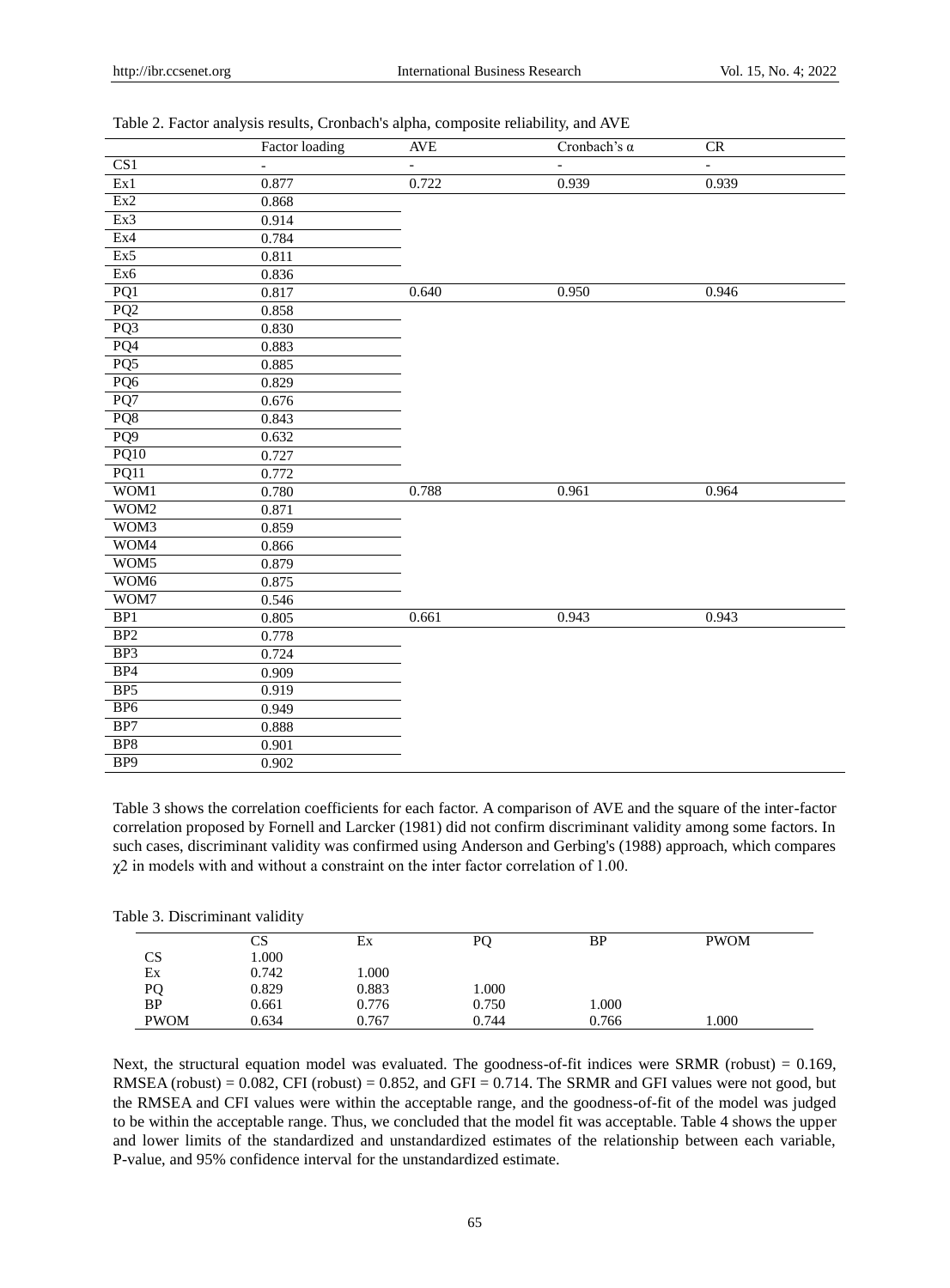|             |            | Std. est | Not.     | P-value | ci.lower | ci.upper |
|-------------|------------|----------|----------|---------|----------|----------|
|             |            |          | std. est |         |          |          |
| Ex          | BP         | 0.817    | 0.718    | 0.000   | 0.621    | 0.815    |
|             | Online     | 0.008    | 0.014    | 0.286   | $-0.012$ | 0.041    |
|             | Offline    | $-0.016$ | $-0.091$ | 0.042   | $-0.170$ | $-0.003$ |
|             | Online*BP  | $-0.024$ | $-0.030$ | 0.062   | $-0.061$ | 0.002    |
|             | Offline*BP | $-0.043$ | $-0.038$ | 0.426   | $-0.132$ | 0.056    |
| PQ          | <b>BP</b>  | 0.792    | 0.648    | 0.000   | 0.560    | 0.735    |
|             | Online     | 0.009    | 0.014    | 0.263   | $-0.011$ | 0.040    |
|             | Offline    | $-0.017$ | $-0.092$ | 0.025   | $-0.172$ | $-0.012$ |
|             | Online*BP  | $-0.033$ | $-0.039$ | 0.005   | $-0.066$ | $-0.012$ |
|             | Offline*BP | $-0.037$ | $-0.030$ | 0.485   | $-0.115$ | 0.005    |
| CS          | Ex         | 0.098    | 0.109    | 0.000   | 0.067    | 0.151    |
|             | <b>PQ</b>  | 0.724    | 0.869    | 0.000   | 0.826    | 0.912    |
|             | <b>BP</b>  | 0.075    | 0.074    | 0.102   | $-0.015$ | 0.162    |
|             | Online     | 0.008    | 0.016    | 0.212   | $-0.009$ | 0.041    |
|             | Offline    | 0.013    | 0.084    | 0.042   | 0.003    | 0.164    |
|             | Online*BP  | 0.004    | 0.006    | 0.699   | $-0.023$ | 0.034    |
|             | Offline*BP | $-0.025$ | $-0.024$ | 0.566   | $-0.108$ | 0.059    |
| <b>PWOM</b> | CS         | 0.628    | 0.458    | 0.000   | 0.439    | 0.477    |

#### Table 4. Estimation results of regression

Brand prominence had a positive direct effect on expectation and performance quality ( $\beta$ =0.817, p<0.001 and β=0.792, p<0.001, respectively), but no significant effect on customer satisfaction at the 10% significance level (β=0.075, p>0.1). Offline had a negative direct effect on expectations and performance quality (β=-0.016, p<0.05, and  $\beta$ =-0.017, p<0.05) and a positive direct effect on customer satisfaction ( $\beta$ =0.013, p<0.05). Online had no direct effect on expectation and performance quality but suppressed the positive direct effect of brand prominence on expectation and performance quality (β=-0.024, p<0.1, and β=-0.033, p<0.01, respectively). Expectation and performance quality had a positive direct effect on customer satisfaction, but performance quality had a greater effect ( $\beta$ =0.098, p<0.001 and  $\beta$ =0.724, p<0.001). Customer satisfaction had a positive direct effect on positive WOM ( $\beta$ =0.628, p<0.001). Table 5 shows the results of the hypotheses testing.

|                |                            | Expectation | Result         |                  |
|----------------|----------------------------|-------------|----------------|------------------|
| H1             | $BP \rightarrow CS$        | $^{+}$      | n.s,           | Not support      |
| H2             | $BP*Online \rightarrow CS$ | $^{+}$      | n.s.           | Not support      |
| H <sub>3</sub> | $BP \rightarrow Ex$        | $^{+}$      | $^{+}$         | Support          |
| H4             | $BP*Online \rightarrow Ex$ | $^{+}$      | $\overline{a}$ | Opposite support |
| H5             | $BP \rightarrow PO$        | $^{+}$      | $^{+}$         | Support          |
| H <sub>6</sub> | $BP*Online \rightarrow PO$ | $^{+}$      |                | Opposite support |
| H7             | $Ex \rightarrow CS$        | $^{+}$      | $^{+}$         | Support          |
| H8             | $OP \rightarrow CS$        | $^{+}$      | $^{+}$         | Support          |
| H <sub>9</sub> | $CS \rightarrow WOM$       | $^{+}$      | $^{+}$         | Support          |

Table 5. Results of hypothesis test

Figure 2 shows the results of testing the hypothesized model (relationships that are significant at the 10% level are indicated by solid arrows).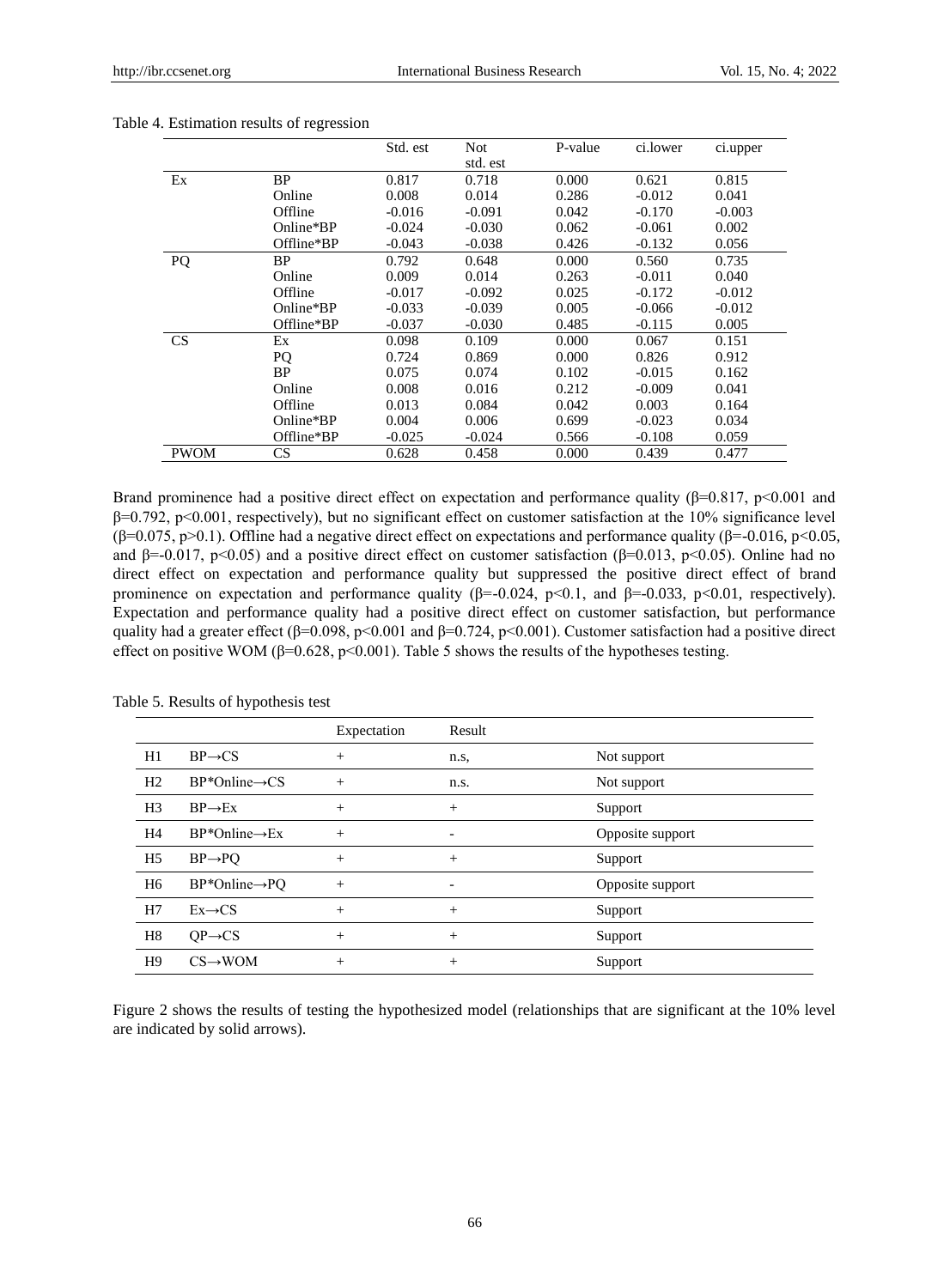

Figure 2. Relationship measurement model

#### **5. Discussion and Implications**

#### *5.1 Discussion*

If consumers are interested in a specific product online, they compare it until they feel they have enough knowledge and trust in the brand to make decisions and satisfaction. However, consumers spend more time and energy searching, assessing and comparing products, and postponing purchasing decisions. This study aimed to develop and test the differences between virtual and physical channels and determine the impact of brand prominence on customer expectations, performance quality, and customer satisfaction.

Brand prominence has a positive impact on expectations and performance quality, supporting H3 and H5. However, there is no significant impact on customer satisfaction, which indicates that H2 is not supported, meaning that brand prominence is neither significant nor different across the channel on customer satisfaction.

The effect of brand prominence on customer expectations shows a significantly opposite impact to our expectation. According to the results, the effect of brand prominence on the expectation of an individual is stronger in the offline context than in the online context, which indicates that H4 is supported with the opposite position. This means that the taste, touch on the products, or receiving advice from seller or agents are more important than online cues for customers when they rely on brand to develop quality expectations. We conjecture that this is the case because customers have a high level of faith in the online channel, making brand less important when they build their expectations (Shafiq Obeidat and Young, 2017). Another explanation is that, on the contrary, customers may feel insecure to buy insurance plans from online channel because of low brand trust or familiarity. Thus, although a brand comes into customers'' mind when they evaluate the product, it has limited impact on service expectations. Furthermore, digital immigrants may place the same weight on their expectations in both online and offline channels. They may feel more at ease if they are conscious of the brand or services or products via WOM or advertisements and have faith in the company's ability to deliver regardless of channel.

Similarly, H6 is also supported in the opposite direction. Thus, the effect of brand prominence on performance quality is stronger in the offline context than in the online context. It follows that customers may not want to take risks, although brand prominence is higher online. They may have lower expectations regarding reliability. This might be because customers of online channels do not perceive that they are being "served" by the company owing to limited contacts or physical interfaces. This could lower their understanding about the quality of the products or plans they purchased online. Furthermore, customers may find that the value of brand prominence more salient in offline context because it reduces search costs which are typically higher in this setting than in online channels (Chiu et al., 2014; Zhuang et al., 2018).

We emphasize the most critical insights obtained from our findings, which will help expand the theoretical knowledge of customer satisfaction and assist retail managers in understanding how online/offline influences the influence of brand prominence. As previously stated, the existing multichannel literature has only provided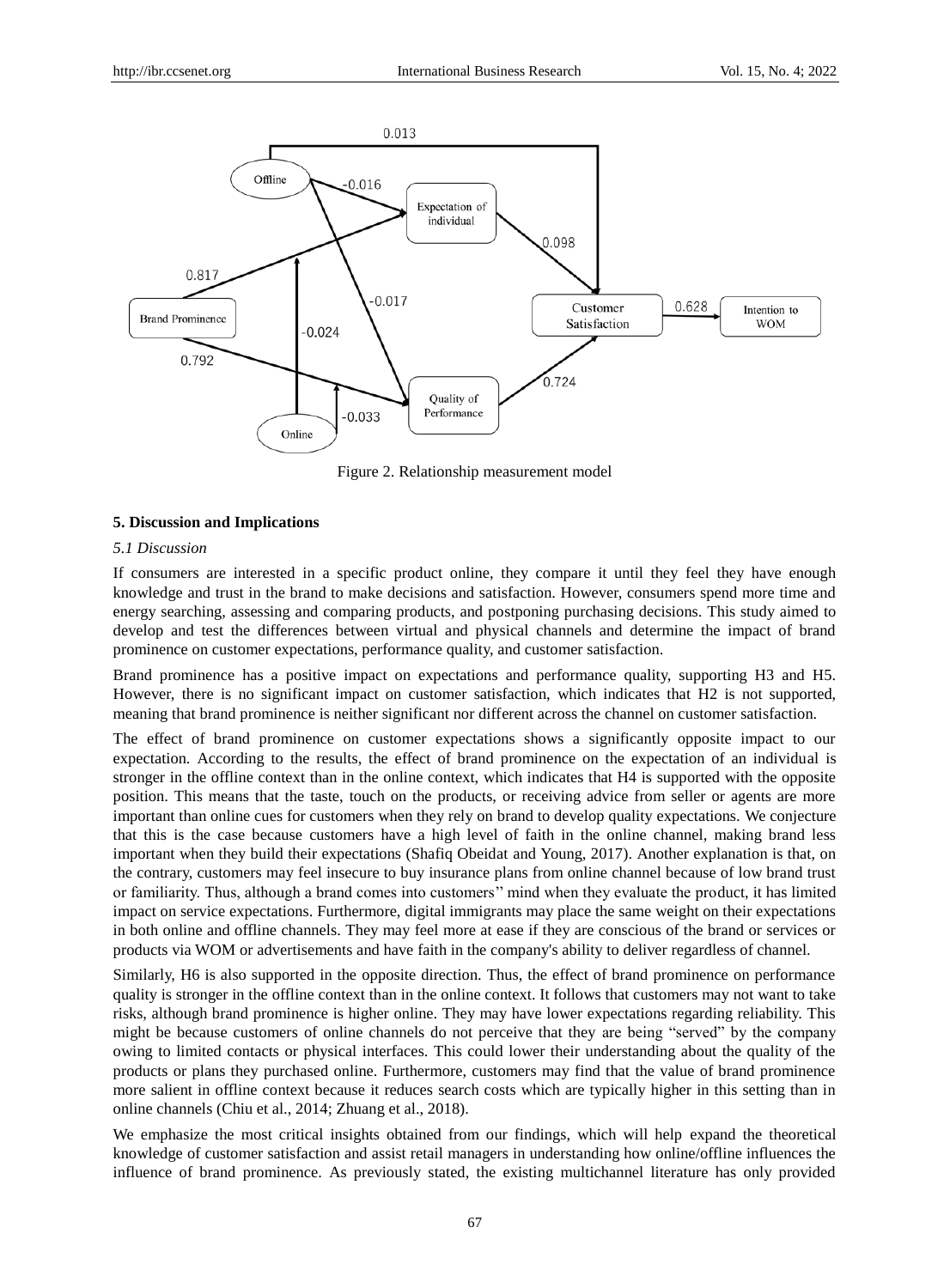fragmentary answers to the factors that may influence customer satisfaction when customers shop online versus offline. When modeling the satisfaction of customer, we provide evidence of numerous notable and generalizable distinctions as well as the specific settings in which they feel more at ease across the channels. Our research expands on customer adoption theory in a multichannel setting, emphasizes the importance of granular analysis, and, most importantly, offers managers implications for effectively managing customer satisfaction across channels.

# *5.2 Implications*

This study has substantial theoretical implications. Firstly, is the creation of a new area in consumer behavior research for product-type contingency. Secondly, conceptual contribution asserts a relationship between customer satisfaction and brand prominence, as well as consumer intent to engage in various activities in two separate environments. Thirdly, there is pragmatic evidence of the moderating effect of brand prominence and consistence length when combined with research variables, which was previously unexplored.

This study has several significant managerial implications as well. To begin with, it would assist managers in understanding the relevance of the channel and prominence in establishing essential customer intentions to engage in tough behaviors in favor of the brand. Because this study gauges insurance products in online/offline environments, managers can use the data to determine the level of adoption and prominence required for the various types of products they deal with. This can assist managers in developing effective marketing strategies for a variety of items. Such information would be useful for firms to determine the efficiency of branding and marketing initiatives related to consumer happiness. It would also assist managers in understanding how to improve the consumer-brand relationship. The current findings could also assist managers in identifying customers who are most inclined to switch brands in near future based on their expectations and quality of performance.

# **6. Limitation and Future Research**

This study has several limitations: The survey was conducted in Japan, and all the participants were Japanese. To make the proposed model more generalizable, future studies should use more data from other countries and cultural settings. This empirical study allowed for the evaluation of customer behavior in both online and offline settings. It specifically examined the potential use of an online service from the perspective of individual expectations and performance quality form before using the service itself. Future studies should evaluate the consequences of this process by evaluating post-purchase behavior, analyzing reviews, repurchasing and returning products, and switching. Furthermore, it would be interesting to compare multiple users.

The selected sample of insurance business users is the primary limitation of the current study. Following that, further study should focus on putting the concept to the test in a different industry with a variety of products and/or services.

## **Acknowledgments**

I would like to acknowledge and give my warmest thanks to my supervisor, Professor Wirawan Dony Dahana, who made this work possible by providing his brilliant comments and suggestions. His guidance and advice helped me throughout all the stages of writing this paper.

# **References**

- Alba, J. W., & Chattopadhyay, A. (1986). Salience effects in brand recall. *Journal of Marketing Research, 23*(4), 363-369. https:/[/doi.org/10.1177/002224378602300406](https://doi.org/10.1177%2F002224378602300406)
- Akcura, M. T., Fusan, F. G., & Elina, P. (2004). Consumer learning and brand valuation: An application of over-the-counter drugs. *Journal of Marketing Science, 23*(1), 156-169. https:/[/doi.org/10.1287/mksc.1030.0028](https://doi.org/10.1287/mksc.1030.0028)
- Ailawadi, K. L., Lehman, D. R., & Scott, A. N. (2003). Revenue premium as an outcome measure of brand equity. *Journal of Marketing*, *67*(4), 1-17. https:/[/doi.org/10.1509/jmkg.67.4.1.18688](https://doi.org/10.1509%2Fjmkg.67.4.1.18688)
- Andrews, R. L., & Currim, I. S. (2004). Behavioral differences between consumers attracted to shopping online vs. traditional supermarkets: Implications for enterprise design and strategy. *Journal of Internet Marketing and Advertising, 1*(1), 38-61. https://doi.org/10.1504/IJIMA.2004.003689.
- Alba, J., Lynch, J., Weitz, B., Janiszewski, C., Lutz, R., Sawyer, A., & Wood, S. (1997). Interactive Home Shopping: Consumer, Retailer, and Manufacturer Incentives to Participate in Electronic Marketplaces. *Journal of Marketing*, *61*(3), 38-53. https:/[/doi.org/10.1177/002224299706100303](https://doi.org/10.1177%2F002224299706100303)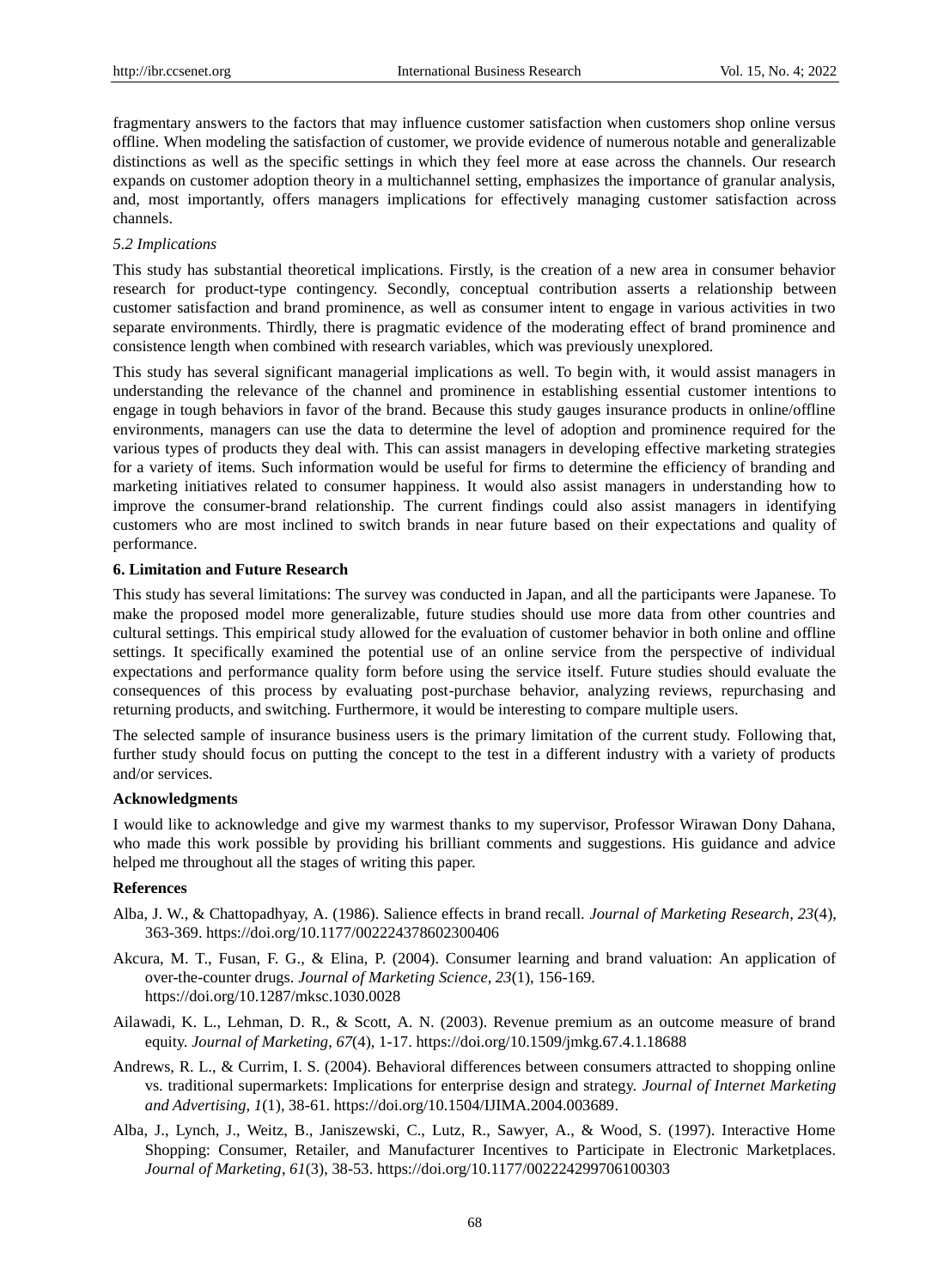- Agha K., L., Guan Cheng, K. T., Sambasivan, M., & Sidin, S. M. (2017). Integration of standardization and customization: Impact on service quality, customer satisfaction, and loyalty. *Journal of Retailing and Consumer Services*, *35*, 91-97. https://doi.org/10.1016/j.jretconser.2016.11.007
- Anderson, J. C., & Gerbing, D. W. (1988). Structural equation modeling in practice: A review and recommended two-step approach. *Journal of Psychological bulletin*, *103*(3), 411. https:/[/doi.org/10.1037/0033-2909.103.3.411](https://psycnet.apa.org/doi/10.1037/0033-2909.103.3.411)
- American Customer Satisfaction Index ACSI. (2021). *Customer Satisfaction Reports 2020-2021 American Customer Satisfaction Index (theacsi.org).*
- Barnard, N., & Scriven, J. (1997). Differentiation of salience. *Journal of Advertising Research*, *37*(6), 7-14.
- Berezan, O., Krishen, A. S., Tanford, S., & Raab, C. (2017). Style before substance? Building loyalty through marketing communication congruity. *Journal of Marketing, 51*(7/8), 1332-1352. https://doi:10.1108/EJM-06-2015-0314
- Boakye, K. G., Ginnis, T. M., Prybutok, V. R., & Paswan, A. K. (2014). Development of a service continance model with IT service antecedents. *Journal of Retailing and Consumer Services*, *21*(5), 717-724. https:/[/doi.org/10.1016/j.jretconser.2014.05.004](https://doi.org/10.1016/j.jretconser.2014.05.004)
- Bhattacherjee, A. (2001). Understanding information systems continuance: an expectation-confirmation model. *Journal of Management Information Systems Quarterly*, *25*(3), 351-370. https:/[/doi.org/10.2307/3250921](https://doi.org/10.2307/3250921)
- Brynjolfsson, E., & Michael, D. S. (2000). Frictionless commerce? A comparison of Internet and conventional retailers. *Journal of Management Sci. 46*(4) 563-585. https:/[/doi.org/10.1287/mnsc.46.4.563.12061](https://econpapers.repec.org/scripts/redir.pf?u=http%3A%2F%2Fdx.doi.org%2F10.1287%2Fmnsc.46.4.563.12061;h=repec:inm:ormnsc:v:46:y:2000:i:4:p:563-585)
- Brucks, M., Zeithaml, V. A., & Naylor, G. (2000), Price and brand name as indicators of quality dimensions for consumer durables, *Journal of the Academy of Marketing Science*, *28*(3), 359-374. https://doi.org/10.1177/0092070300283005
- Bilgihan, A., Barreda, A., Okumus, F., & Nusair, K. (2016). Consumer perception of knowledge-sharing in travel-related online social networks. *Journal of Tourism Management*, *52*, 287-296. https:/[/doi.org/10.1016/j.tourman.2015.07.002](https://doi.org/10.1016/j.tourman.2015.07.002)
- Brown, M. W., & Cudeck, R. (1992). Alternative ways of assessing model fit. *Journal of sociological methods and research*, *21*(2), 230-258. https:/[/doi.org/10.1177/0049124192021002005](https://doi.org/10.1177%2F0049124192021002005)
- Bagozzi, R. P., & Yi, Y. (1988). On the evaluation of structural equation models. *Journal of the academy of marketing science*, *16*(1), 74-94. https://doi.org/10.1007/BF02723327
- Carlson, J., & OCass, A. (2010). Exploring the relationships between e-service quality, satisfaction, attitudes and behaviours in content-driven e-service web sites. *Journal of Services Marketing*, *24*(2), 112-127.
- Carlson, D. E., & Smith, E. R. (1996). *Principles of mental representation. Social Psychology: Handbook of basic principles* 184-210. New York: The Guilford Press.
- Chari, S., Christodoulides, G., Presi, C., Wenhold, J., & Caseletto, J. P. (2016). Consumer trust in user-generated brand recommendations on Facebook. *Journal of Psychology and Marketing, 33*(12), 1071-1081. <https://doi.org/10.1002/mar.20941>
- Chiu, C. M., Eric, T. G., Wang, Y. H. F., & Hsin-Yi, H. (2014), Understanding Repeat Purchase Intentions in B2C E- Commerce: The Roles of Utilitarian Value, Hedonic Value and Perceived. *Journal of Information Systems*, *24*(1), 85-114. https://doi.org/10.1111/j.1365-2575.2012.00407
- Campo, K., & Els, B. (2015). Buying Groceries in Brick andClick Stores: Category Allocation Decisions and the Moderating Effect of Online Buying Experience. *Journal of Interactive Marketing, 31*, 63-78. https://doi.org/10.1016/j.intmar.2015.04.001
- Degeratu, A., Rangaswamy, A., & Wu, J. (2000). Consumer choice behavior in online and traditional supermarkets: the effects of brand name, price, and other search attributes. *International Journal of Research in Marketing*, *17*(1), 55-78. https:/[/doi.org/10.1016/S0167-8116\(00\)00005-7](https://doi.org/10.1016/S0167-8116(00)00005-7)
- Donthu, N., & Adriana, G. (1999). The Internet Shopper. *Journal of Advertising Research*, *39*(3), 52-52.
- Ernst & Young. (1999). *The Second Annual Ernst and Young Internet Shopping Study: The Digital Channel Continues to Gather Steam*. Ernst and Young. Retrieved from http://www.ey.com/publicate/consumer/pdf/internetshopping.pdf
- Fan, L., & Suh, Y. H. (2014). Why do users switch to a disruptive technology? An empirical study based on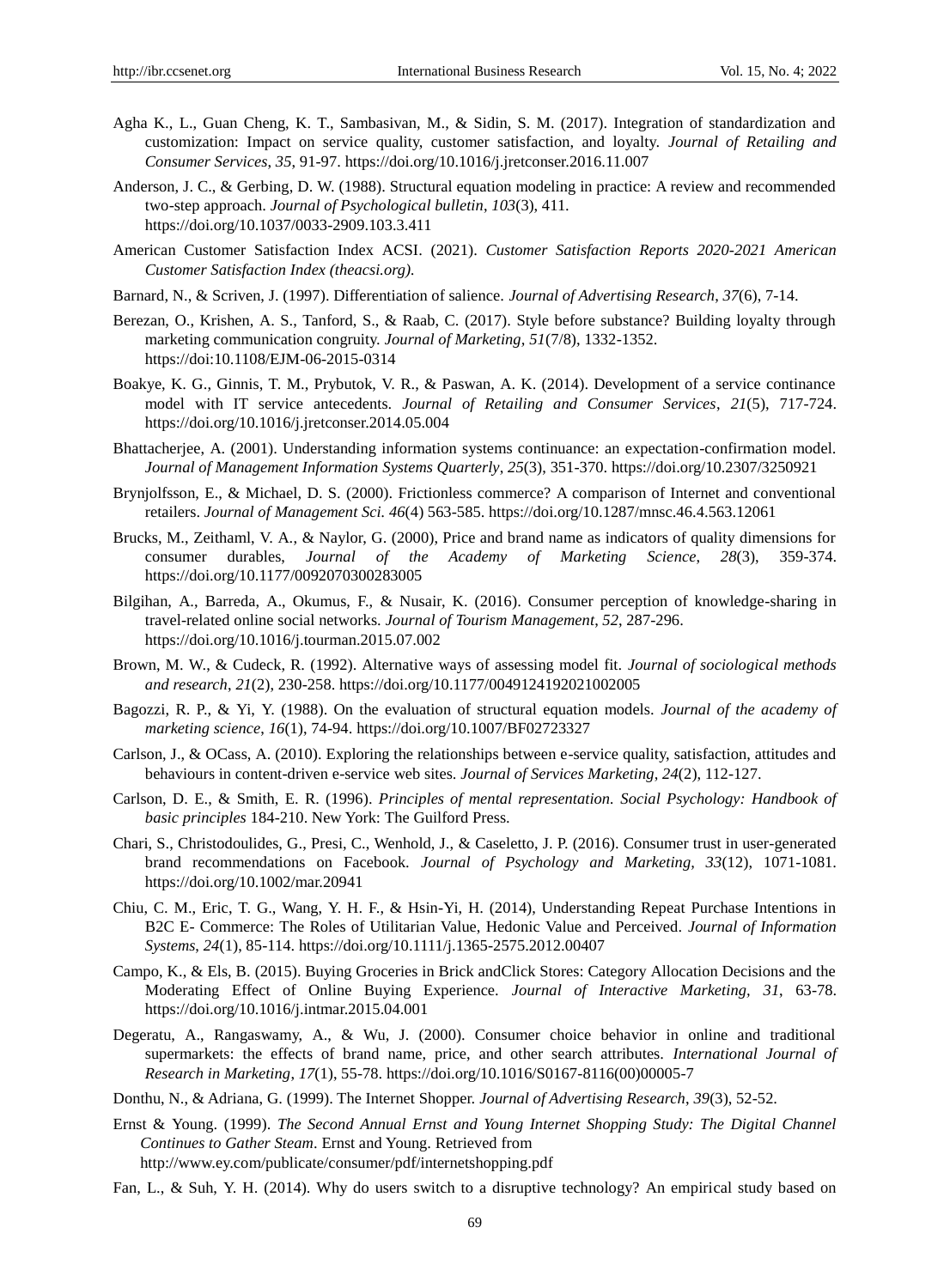expectation-disconfirmation theory. *Information & Management*, *51*(2), 240-248. https:/[/doi.org/10.1016/j.im.2013.12.004](https://doi.org/10.1016/j.im.2013.12.004)

- Fornell, C., Michael, D. J., Eugene, W. A., Jaesung, C., & Barbara, E. B. (1996). The American Customer Satisfaction Index: Nature, Purpose, and Findings. *Journal of Marketing*, *60*(4), 7-18. https:/[/doi.org/10.1177%2F002224299606000403](https://doi.org/10.1177%2F002224299606000403)
- Fornell, C., & Larcker, D. F. (1981). Evaluating structural equation models with unobservable variables and measurement error. *Journal of marketing research, 18*(1), 39-50. https:/[/doi.org/10.1177%2F002224378101800104](https://doi.org/10.1177%2F002224378101800104)
- Guido, G. (1998). The dichotic theory of salience: A framework for assessing attention and memory. *European Advances in Consumer Research, 3*(3), 114-119.
- Giovanis, A. (2016). Consumer-brand relationships development in the mobile internet market: Evidence from an extended relationship commitment paradigm. *Journal of Product & Brand Management*, *25*(6), 568585. https://doi.org/10.1108/JPBM-05-2015-0884
- Hsu, C. L., Chen, M., Chang, K. C., & Chao, C. M. (2010). Applying loss aversion to investigate service quality in logistics: a moderating effect of service convenience. *International Journal of Operations Production Manag*ement, *30*(5), 508-525. https:/[/doi.org/10.1108/01443571011039605](https://doi.org/10.1108/01443571011039605)
- Hoffman, D. L., & Novak, T. P. (1996). Marketing in hypermedia computer-mediated environments: Conceptual foundations. *Journal of Marketing, 60*(3), 50-68. https:/[/doi.org/10.1177%2F002224299606000304](https://doi.org/10.1177%2F002224299606000304)
- Hanssens, D. M., Villanueva, J., & Yoo, S. (2015). *Word-of-mouth and marketing effects on customer equity*. *in Handbook of Research on Customer Equity in Marketing*, eds V. Kumar and D. Shah (Cheltenham: Edward Elgar Publishing), 178-198. https:/[/doi.org/10.4337/9781781004982](https://doi.org/10.4337/9781781004982)
- Hu, L. T., & Bentler, P. M. (1999). Cutoff criteria for fit indexes in covariance structure analysis: Conventional criteria versus new alternatives. *Structural equation modeling: a multidisciplinary journal*, *6*(1), 1-55. https:/[/doi.org/10.1080/10705519909540118](https://doi.org/10.1080/10705519909540118)
- Jun, M., Yang, Z., & Kim, D., (2004). Customers' perceptions of online retailing service quality and their satisfaction*. International Journal of Quality & Reliability Management, 21*(8), 817-840. <https://doi.org/10.1108/02656710410551728>
- Johnson, E. J., & Payne, J. W. (1985). Effort and accuracy in choice. *Journal of Management Science*, *31*(4), 395-414.<https://doi.org/10.1287/mnsc.31.4.395>
- Jih, W. J. K. (2009). Service features, customer convenience, and shopping intention in the context of mobile commerce. In: Wang, T.-Y. (Ed.), Comparison-Shopping Services and Agent Designs. IGI Global, 134-150.
- Jones, M. A., David L. M., & Sharon, E. B. (2000). Switching Barriers and Repurchase Intentions in Services. *Journal of Retailing*, *76*(2), 259-274.
- Koo, D., Kim, J., Lee, S. (2006). Personal values as underlying motives of shopping online. *Asia Pacific Journal of Marketing and Logistics, 20*(2), 156-173. https:[//doi.org/10.1108/13555850810864533](https://doi.org/10.1108/13555850810864533)
- Kim, D. J., Ferrin, D. L., & Rao, H. R. (2009). Trust and Satisfaction, Two Stepping Stones for Successful E-Commerce Relationships: A Longitudinal Exploration*. Journal of Information Systems Research*, *20*(2), 237-257. https:/[/doi.org/10.1287/isre.1080.0188](https://doi.org/10.1287/isre.1080.0188)
- Keller, K. L., & Davey, K. K. (2001). *Building customer-based brand equity*. Advertising Research Foundation Workshop. New York.
- Lynch, J. G., & Srull, T. K. (1982). Memory and attentional factors in consumer choice, concepts and research methods. *Journal of Consumer Research, 9*(1), 18-37. https:/[/doi.org/10.1086/208893](https://doi.org/10.1086/208893)
- Lynch, J. G., & Dan, A. (2000). Wine online: Search costs affect competition on price, quality and distribution. *Journal of Marketing Science, 19*(1), 83-103. https:/[/doi.org/10.1287/mksc.19.1.83.15183](https://doi.org/10.1287/mksc.19.1.83.15183)
- López, M., & Sicilia, M. (2013). How WOM marketing contributes to new product adoption: testing competitive communication strategies. *Journal of Marketing, 47*(7), 1089-1114. https:/[/doi.org/10.1108/03090561311324228](https://doi.org/10.1108/03090561311324228)
- Lin, X., Featherman, M., &Sarker, S. (2017). Understanding factors affecting users'' social networking site continuance: A gender difference perspective*. Journal of Information & Management, 54*(3), 383-395. https:/[/doi.org/10.1016/j.im.2016.09.004](https://doi.org/10.1016/j.im.2016.09.004)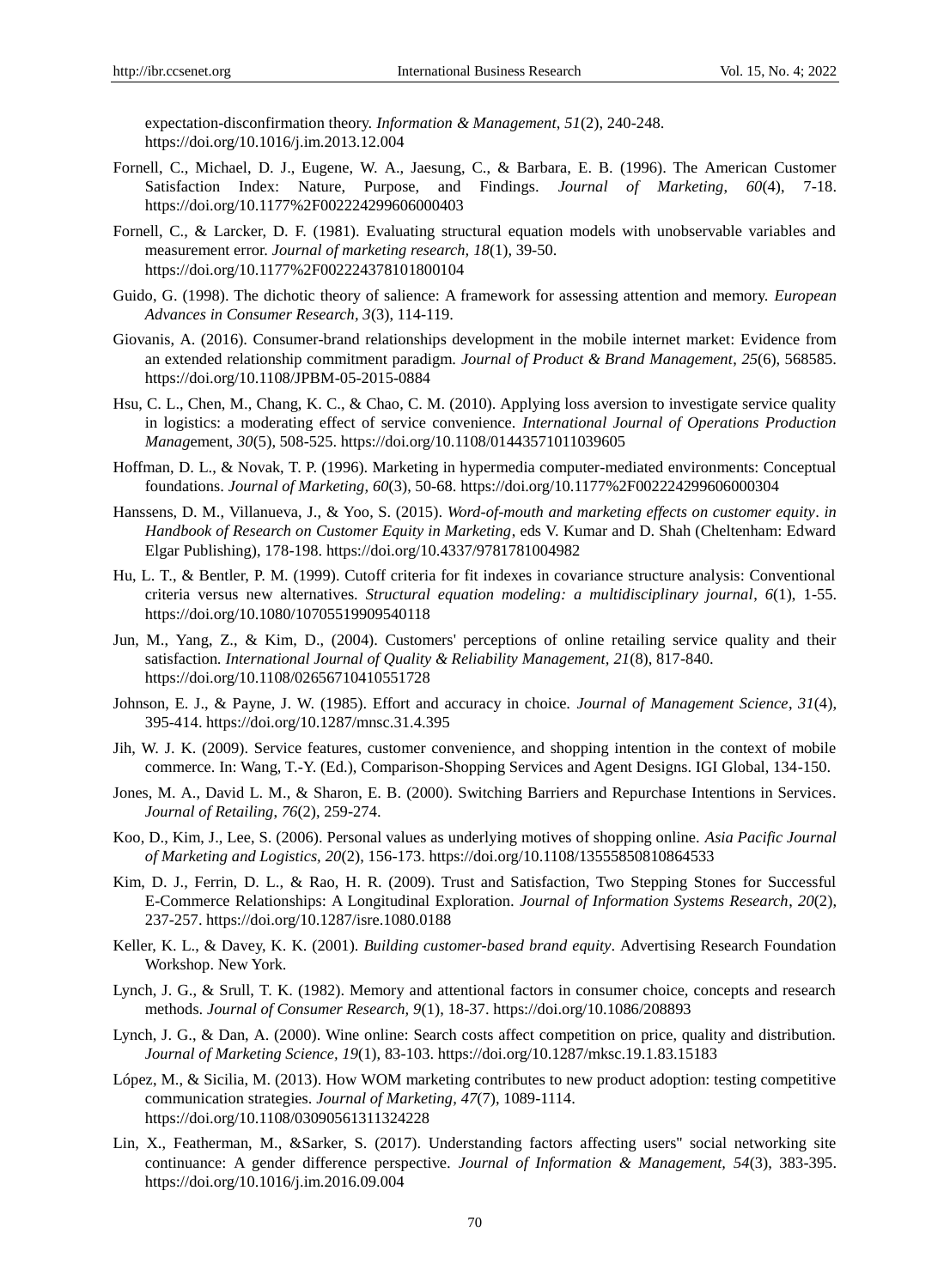- Lin, T., S. Wu, J. S. Hsu, & Y. Chou (2012). The integration of value-based adoption and expectation-confirmation models: An example of IPTV continuance intention. *Journal of Decision Support Systems*, *54*(1), 63-75. https:/[/doi.org/10.1016/j.dss.2012.04.004](https://doi.org/10.1016/j.dss.2012.04.004)
- Moore, K., & Andradi, B. (1996). Who will be the winners on the Internet? *Journal of Brand Management, 4*(1), 57-64.<https://doi.org/10.1057/bm.1996.26>
- Matricon, C. (2005). *Politiques commerciales: Les cles de la performance.* Paris, France: L Editions d Organisation.
- Meuter, M. L., Ostrom, A. L., Roundtree, R. I., & Bitner, M. J. (2000). Self-service technologies: understanding customer satisfaction with technology-based service encounters. *Journal of Marketing*, *64*(3), 50-64. <https://doi.org/10.1509%2Fjmkg.64.3.50.18024>
- Namin, A. (2017). Revisiting customers perception of service quality in fast food restaurants. *Journal of Retailing and Consumer Services*, *34*, 70-81. https://doi.org/10.1016/j.jretconser.2016.09.008
- Nelson, P. (1974). Advertising as Information. *Journal of Political Economy*, *82*(4), 729-754. https://doi.org/10.1086/260231
- Oliver, R. L. (1977). Effect of expectation and disconfirmation on postexposure product evaluations: An alternative interpretation. *Journal of Applied Psychology*, *62*(4), 480-486. Retrieved from <https://psycnet.apa.org/doi/10.1037/0021-9010.62.4.480>
- Oliver, R. L. (1980). A Cognitive Model of the Antecedents and Consequences of Satisfaction Decisions. *Journal of Marketing Research, 17*(4), 460-469.<https://doi.org/10.1177%2F002224378001700405>
- PWC. (2017). *Top Insurance Industry Issues*. Retrieved from http://www.pwc.com/us/en/insurance/publications/assets/pwc-2017-insurance-top-issues.pdf
- Park, C. W., MacInnis, D. J., Priester, J., Eisingerich, A. B., & Lacobucci, D. (2010). Brand attachment and brand attitude strength: Conceptual and empirical differentiation of two critical brand equity drivers. *Journal of Marketing*, *74*(6), 1-17.<https://doi.org/10.1509%2Fjmkg.74.6.1>
- Park, C. W., Eisingerich, A. B., & Park, J. W. (2013). From brand aversion or indifference to brand attachment: authors' response to commentaries to Park, Eisingerich, and Park's brand attachment–aversion model. *Journal of Consumer Psychology*, *23*(2), 269-274[. https://doi.org/10.1016/j.jcps.2013.01.006](https://doi.org/10.1016/j.jcps.2013.01.006)
- Pauwels, K., & Enrique, D. (2001). Internet marketing the news Leveraging brand equity from marketplace to marketplace. *Journal of Brand Management, 8*(4), 303-314. https://doi.org/10.1057/palgrave.bm.2540030
- Romaniuk, J., & Sharp, B. (2004). Conceptualizing and measuring brand salience. *Journal of Marketing Theory, 4*(4), 327-342.<https://doi.org/10.1177%2F1470593104047643>
- Ranaweera, C. P., & Jaideep. (2003). On the relative importance of customer satisfaction and trust as determinants of customer retention and positive word of mouth. *Journal of Targeting, Measurement and Analysis for Marketing, 12*(1), 82-90. https://doi.org/10.1057/palgrave.jt.5740100
- Roy, S. K., Eshghi, A., & Sarkar, A. (2013). Antecedents and consequences of brand love. *Journal of Brand Management*, *20*(4), 325-332. https://doi.org/10.1057/bm.2012.24
- Raggio, R. D., Leone, R. P., & Black, W. C. (2014). How consumer's use of brand vs attribute information evolves over time. *Journal of Consumer Marketing, 31*(4), 290-300. <https://doi.org/10.1108/JCM-01-2014-0832>
- Richard-Lanneyrie, S. (2014). *Le dictionnaire franc* ク *ais du marketing.* France, Le Genie des Glaciers.
- Sia, T. L., Lord, C. G., Lepper, M. R., Blessum, K. A., & Thomas, J. C. (1999). Activation of exemplars in the process of assessing social category attitudes. *Journal of Personality and Social Psychology*, *74*(4), 517-532. Retrieved from<https://psycnet.apa.org/doi/10.1037/0022-3514.76.4.517>
- Saini, Y. K., John, G., & Lynch, J. (2016). The Effects of the Online and Offline Purchase Environment on Consumer Choice of Familiar and Unfamiliar Brands. *International Journal of Research in Marketing*, *33*(3), 702-705.<https://doi.org/10.1016/j.ijresmar.2016.02.003>
- Saleh, K. (2021). *E-commerce Product Return Rate – Statistics and Trends [Infographic]*. (April 11). Retrieved from https://www.invespcro.com/blog/ecommerce-product-return-rate-statistics/
- Sutherland, M. (1993). *Advertising and the Mind of the Consumer: What Works, What doesn't and Why*. Australia: Allen and Unwin.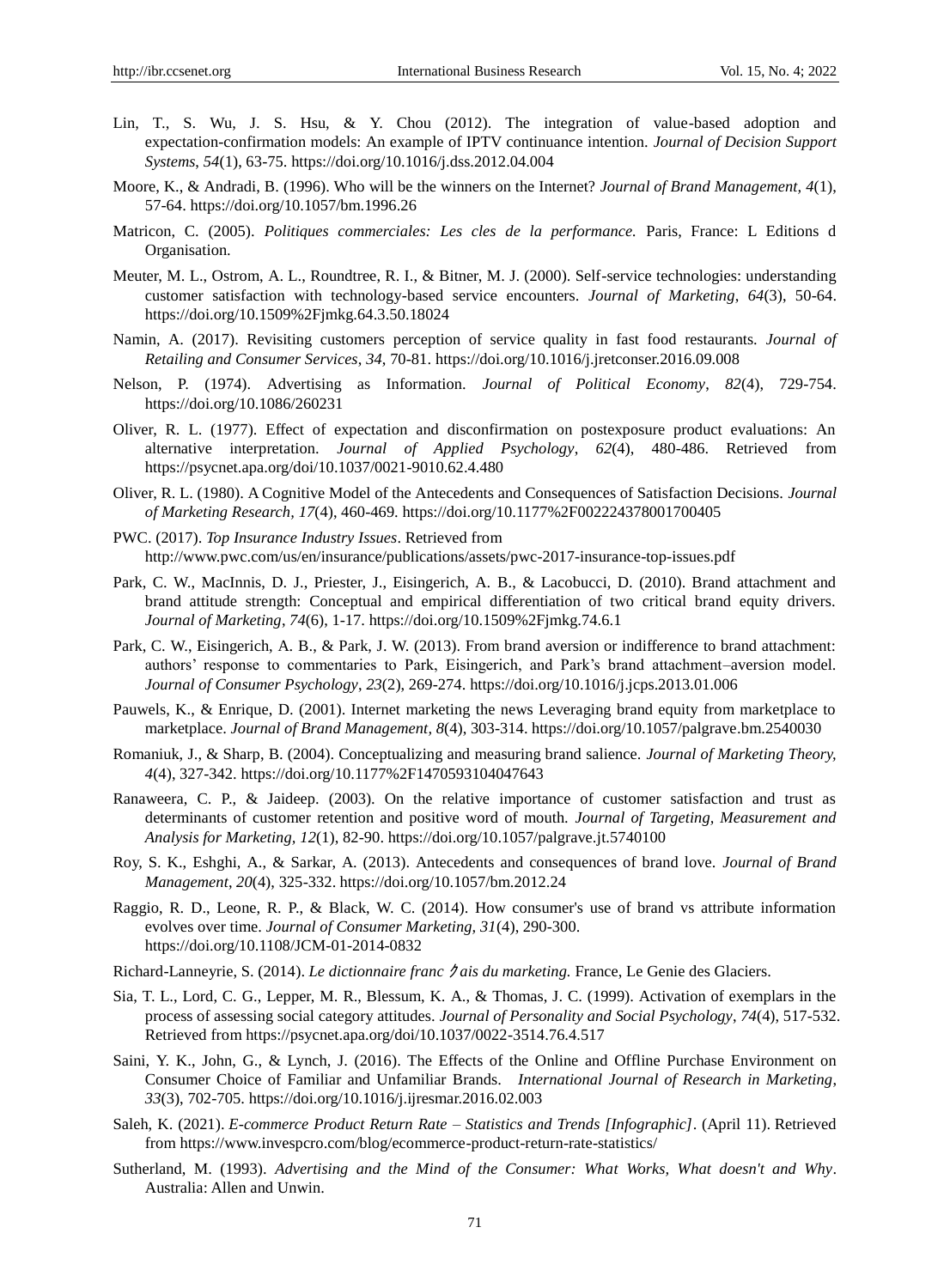- Shankar, V., Amy, K. S., & Arvind, R. (2003). Customer Satisfaction and Loyalty in Online and Offline Environments. *International Journal of Research in Marketing, 20*(2), 153-75. [https://doi.org/10.1016/S0167-8116\(03\)00016-8](https://doi.org/10.1016/S0167-8116(03)00016-8)
- Soars, B. (2009). Driving Sales through Shoppers' Sense of Sound, Sight, Smell and Touch. *International Journal of Retail & Distribution Management*, *37*(3), 286-298.<https://doi.org/10.1108/09590550910941535>
- Shafiq, O. M., & Daniel, W. Y. (2017). An Assessment of the Recognition and Use of Online Shopping by Digital Immigrants and Natives in India and China. *Journal of International Consumer Marketing*, *29*(5), 293-302.<https://doi.org/10.1080/08961530.2017.1391426>
- Thuy, P. N. (2011). Using service convenience to reduce perceived cost. *Mark. Intell. Plan*. Emerald, *29*(5), 473-487.<https://doi.org/10.1108/02634501111153683>
- Tax, S. S., Chandrashekaran, M., & Christiansen, T. (1993). Word-of-mouth in consumer decision-making: an agenda for research. *Journal of Customer Satisfaction, Dissatisfaction& Complaining Behavior*, *6,* 75-80.
- Van Birgelen, M., Ad De, J., & Ko De, R. (2006). Multi-Channel Service Retailing: The Effects of Channel Performance Satisfaction on Behavioral Intentions. *Journal of Retailing, 82*(4), 367-77. <https://doi.org/10.1016/j.jretai.2006.08.010>
- Ward, M. R., & Michael, J. L. (2000). Internet shopping, consumer search and product branding. *Journal Product Brand Management, 9*(1), 6-12.<https://doi.org/10.1108/10610420010316302>
- Wood, S. L. (2001). Remote Purchase Environments: The Influence of Return Policy Leniency on Two-Stage Decision Processes. *Journal of Marketing Research*, *38*(2), 157-169. <https://doi.org/10.1509%2Fjmkr.38.2.157.18847>
- Wang, W., & Benbasat, I. (2007). Recommendation agents for electronic commerce: effects of explanation facilities on trusting beliefs. *Journal of Management Information Syst*em, *23*(4), 217-246. <https://doi.org/10.2753/MIS0742-1222230410>
- Wind, J., & Rangaswamy, A. (2001). Customerization: the next revolution in mass customization. *Journal of Interactive Marketing*, *15*(1), 13-32. https://doi.org/10.1002/1520-6653(200124)15:1<13::AID-DIR1001>3.0.CO;2-%23
- Yucel, U. A., & Gulbahar, Y. (2013). Technology acceptance model: a review of the prior predictors. *Journal of faculty of educational sciences, 46*(1), 89-109. [https://doi.org/10.1501/Egifak\\_0000001275](https://doi.org/10.1501/Egifak_0000001275)
- Zainuddin, N., Russell-Bennett, R., & Previte, J. (2013). The value of health and wellbeing: An empirical model of value creation in social marketing. *Journal of Marketing*, *47*(9), 15041524. [https://doi.org/10.1501/Egifak\\_0000001275](https://doi.org/10.1501/Egifak_0000001275)
- Zhuang, H. J., Peter T. L., Popkowski, L., & Lin, Y. F. (2018). Why is Price Dispersion Higher Online than Offline? The Impact of Retailer Type and Shopping Risk on Price. *Journal of Retailing*, *94*(2), 136-53. <https://doi.org/10.1016/j.jretai.2018.01.003>